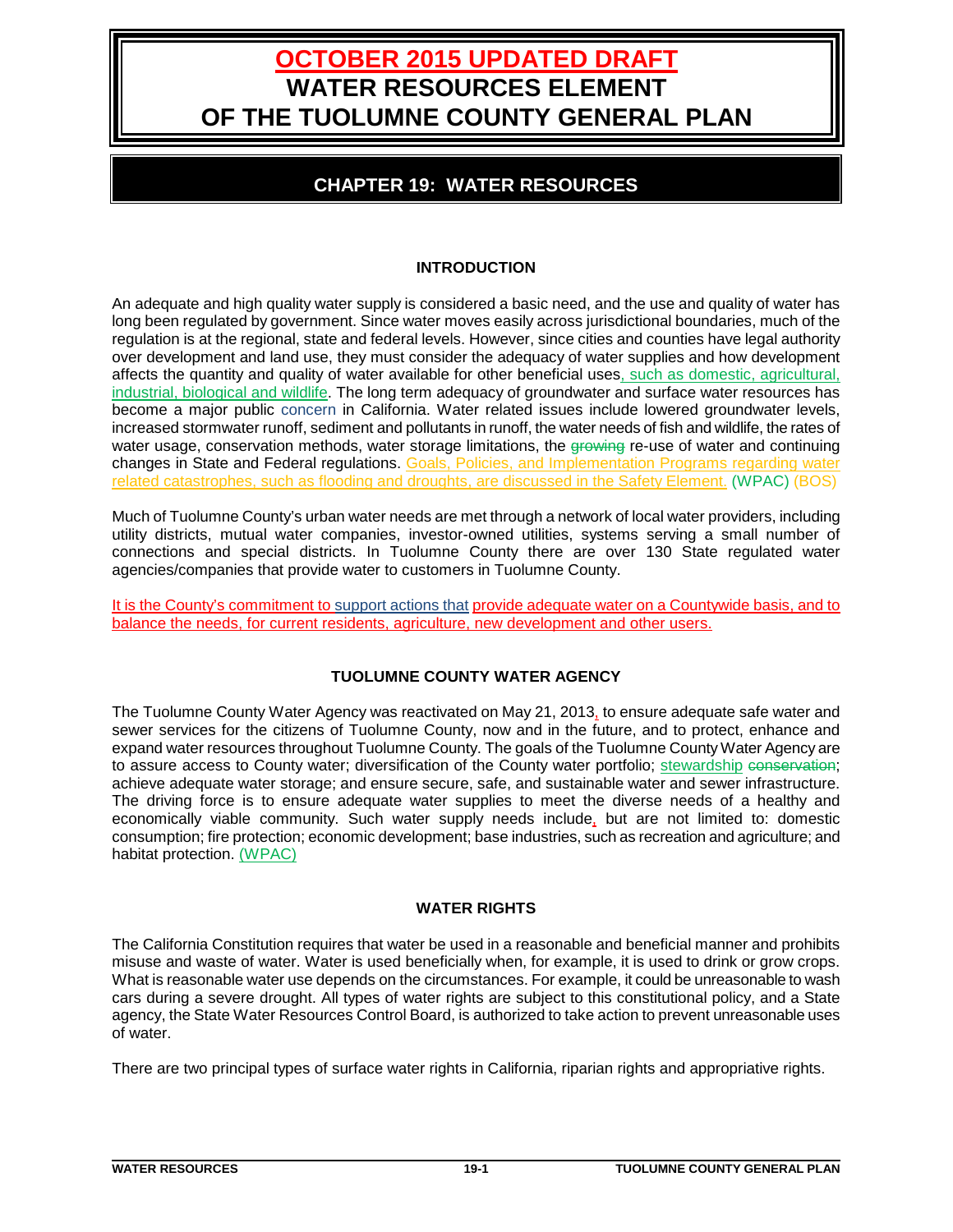## **Riparian Water Rights**

A riparian water right allows a landowner bordering a watercourse to share the water flowing past their property with other riparian landowners. Riparian rights are not defined by California statutes but have been established by common law and court decisions. Permits or other government approvals are not required to exercise riparian rights. However, a permit from the Army Corps of Engineers or some other regulatory agency, or an agreement with the California Department of Fish and Wildlife, may be necessary to construct diversion facilities needed to exercise riparian or appropriative rights.

Riparian rights extend only to natural flow and do not apply to water imported into a stream system or water released from storage in an upstream reservoir. Riparian rights do not allow a water user to store water in a reservoir during the wet season for use during the dry season. In times of shortage, riparian rights are entitled to share the supply before any appropriators may divert water. The water from riparian rights can only be used on the riparian lands and cannot be transferred or exported for use on other properties or outside the watershed.

Riparian rights ordinarily cannot be lost through non use and generally remain with the property when it changes hands. However, a riparian right may be impaired or lost if a parcel is subdivided or land is otherwise severed from its water source, if the State Water Resources Control Board approves a prescriptive appropriative right, or if a court approves allocation of a stream's water among users.

## **Appropriative Water Rights**

Since 1914, all new appropriations of surface water have required a permit from the State. The permits are issued by the State Water Resources Control Board and specify the amount of water that may be diverted, purposes for the water use, seasons of diversion, and the locations of diversion, storage (including underground storage) and use. An appropriative water right permit may allow the use of water at locations outside the watershed. When the State Board considers an application for a permit, it evaluates whether water is available during the requested season and potential environmental impacts, including any impacts on the rights of the public to use the waterway for navigation, commerce, fishery, recreation, aesthetic enjoyment and the preservation of open space, ecological study areas and wildlife habitat. Based on this evaluation, the State Board decides whether or not to issue a permit, and, if it issues a permit, what conditions to include in the permit.

Appropriative rights are limited to the amount of water that may be put to beneficial use, and a right may be lost after a period of nonuse. Appropriative water rights are based on a "first come, first served" principle; the first to take water has a superior right over later appropriators. In times of shortage, all appropriators must stop diverting water, if necessary to satisfy riparian rights. There is no sharing of a shortage among appropriators; instead, senior appropriators are entitled to exercise their rights to satisfy all of their reasonable needs before junior appropriators may divert any water.

Water flowing in subterranean streams through known and defined channels is subject to diversion, use and regulation under riparian and appropriative rights as described above. Water is considered to be flowing in a subterranean stream through a known and definite channel if it is in contact with surface water and moving in the same direction in a relatively defined channel. Groundwater not flowing in any subterranean stream through a known and defined channel is known as "percolating groundwater" and is not subject to surface water rights.

## **TUOLUMNE COUNTY WATER QUALITY PLAN**

The Tuolumne County Water Quality Plan (Plan) was adopted by the Board of Supervisors on February 13, 2007 to establish a watershed-based planning framework. The Plan was identified as a need by County staff to address storm water runoff and non-point source pollution impacts on water quality within Tuolumne County's watersheds to improve the quality of the County's water resources over a 20-year planning horizon.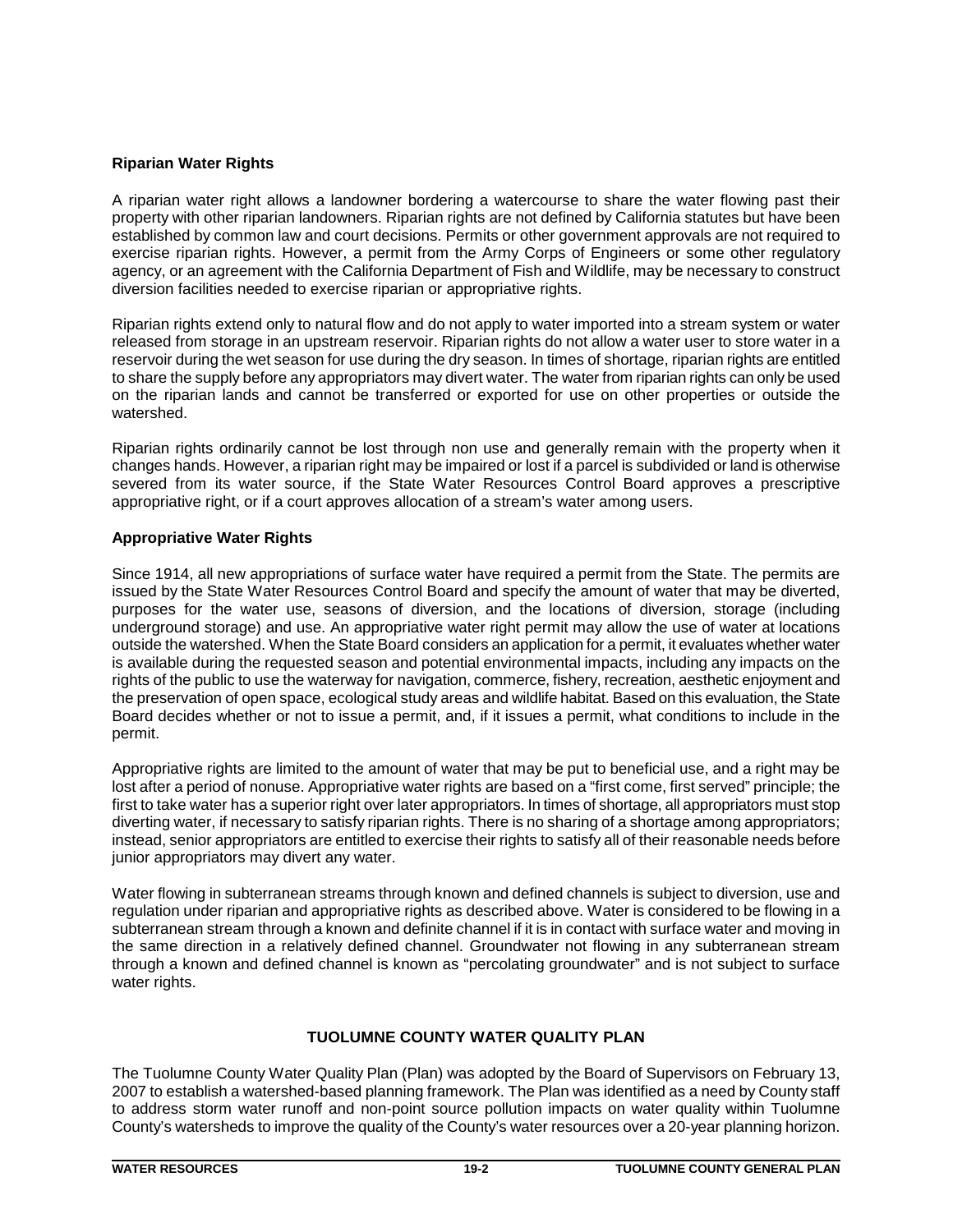Urban development projects, grading, failing septic systems, marina operations, mine site runoff, certain agricultural and forestry practices, and public works projects all have cumulative effects on water quality in Tuolumne County. Conditions or mitigating mitigation measures, best management practices, and monitoring programs were developed as part of the Plan as a first step in addressing cumulative impacts to water quality. The Plan focused on three principal non-point sources of water pollution water quality concerns: pathogens and nutrients, urban contaminants (leaking underground storage tanks, disposal practices, and pH uncertainties), and erosion and sedimentation. Although several new programs were adopted under this Plan, their subsequent implementation is contingent on new funding sources. In addition, without a stable funding source, the implementation of the Plan and associated improvement projects are ultimately grant driven. The County's continued active pursuit of grant funding is critical to the success of the Plan and achieving long-term goals.

## **URBAN WATER MANAGEMENT PLANS**

Urban Water Management Plans (UWMP) are prepared by California's urban water suppliers to support their long-term resource planning and ensure adequate water supplies are available to meet existing and future water demands. Every urban water supplier that either provides over 3,000 acre-feet of water annually or serves more than 3,000 or more connections is required to assess the reliability of its water sources over a 20year planning horizon considering normal, dry, and multiple dry years. This assessment is to be included in its UWMP, which are is to be prepared every 5 years and submitted to the Department of Water Resources. Department of Water Resources then reviews the submitted plans to make sure they have completed the requirements identified in the Urban Water Management Planning Act (Division 6 Part 2.6 of the Water Code §10610 - 10656).

In addition to some changes in the Urban Water Management Planning Act since the last UWMPs were submitted in 2005, Governor Schwarzenegger in his 20x2020 Plan determined that for California to continue to have enough water to support its growing population, it needs to reduce the amount of water each person uses per day (Per Capita Daily Consumption, which is measured in gallons per capita per day). This reduction of 20 percent per capita use by the year 2020 is supported by legislation passed in November 2009, Senate Bill X7-7. Tuolumne County's 2020 target reduction is 149 gallons per capita day. (WPAC)

## **GOALS, POLICIES AND IMPLEMENTATION PROGRAMS**

## **WATER SUPPLY**

This Water Supply Section addresses the stewardship conservation, development, and utilization of water resources, and the protection of the quality and quantity of these essential resources. Water quality is a concern in the County where contamination has degraded water. Water contamination can come from various sources, including soil erosion, ground leaching from septic tanks, runoff from impervious surfaces, and discharge from agricultural activities. Impacts on water quality can be mitigated by using proper management practices for agricultural, industrial, and commercial operations by reducing or eliminating excess sediment, nutrients, and pathogens in downstream waters; requiring new development to use best management practices; connection to a sewer collection system; and enforcing septic system regulations. The policies in this section seek to protect water resources and maintain the highest quality water for human and natural use. (WPAC)

## **GOAL 19.A Pursue adequate water supply for all Tuolumne County residents and visitors.**

## **Policies**

19.A.1 Support the pursuit and acquisition of Pursue County Area of Origin Water Rights and gain access to other senior water rights to ensure adequate and stable water supplies. (WPAC)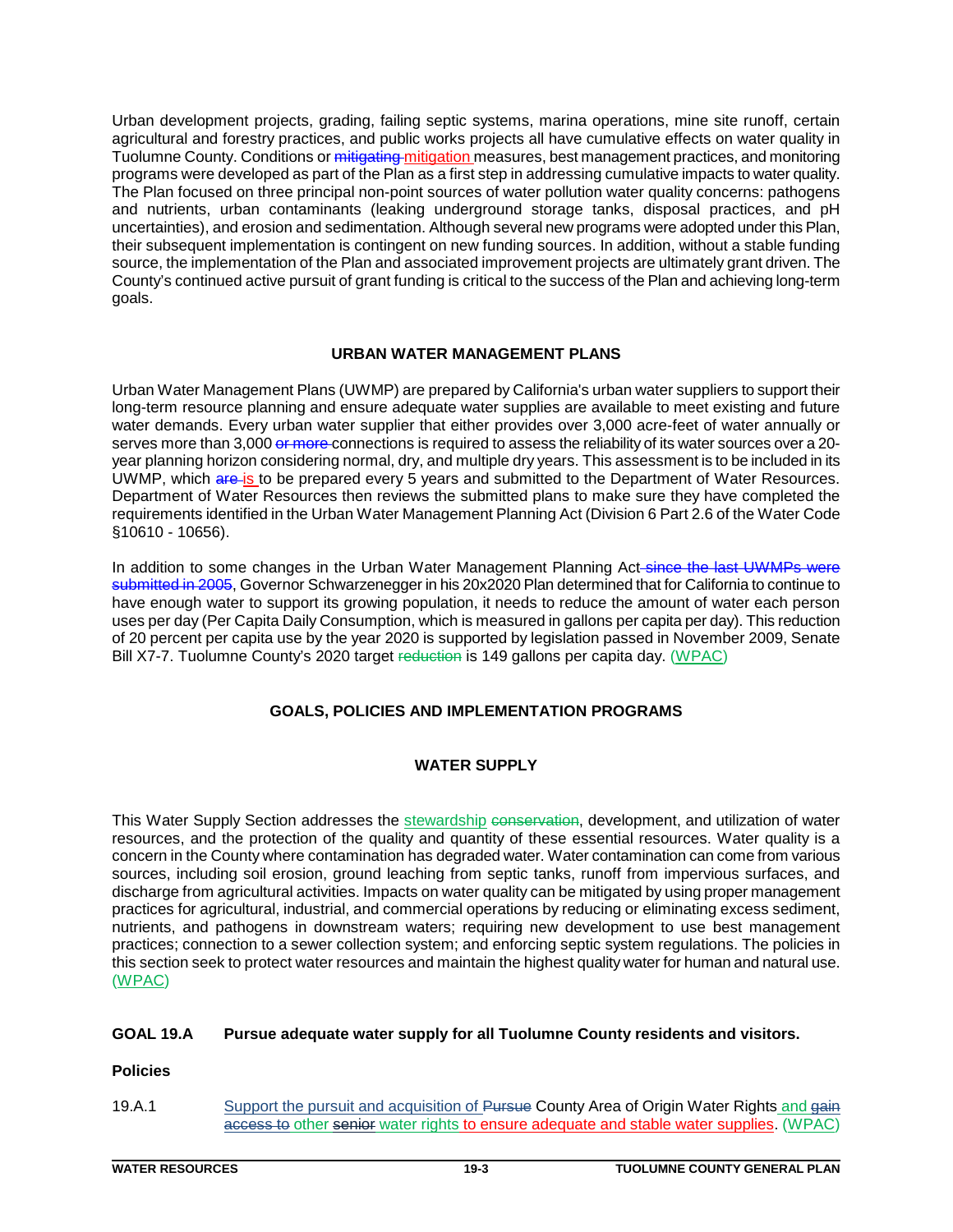- 19.A.2 Support the efforts of local water purveyors to increase water storage capacity, maintain and enhance infrastructure, and cross-connect water systems.
- 19.A.3 Work with other agencies in developing joint water policies supporting healthy watershed management. (BOS)
- 19.A.4 Pursue access to all existing water storage not currently available for use within Tuolumne County.
- 19.A.5 Consider supporting the acquisition of additional ring existing water rights held by others.

#### **Implementation Programs**

19.A.a Water Rights

Evaluate and consider pursuing county senior water rights. Tuolumne County supports Area of Origin Water Rights, the existing water right priority system and the authority to make water management decisions locally to meet the County's current and future needs, thereby protecting Tuolumne County's communities, economy and environment. (WPAC)

19.A.b Pinecrest Lake

Support the efforts of the Tuolumne Utilities District to secure modified lake level guidelines at Pinecrest Lake to provide a reliable water supply to its customers.

19.A.c Develop Additional Water Storage

Support the efforts of local water purveyors to increase water storage and pursue additional water storage initiatives within the County or acquire access to increase water storage.

19.A.d Water Policy

Actively participate and be engaged in state and federal water policy and Federal Energy Regulatory Commission relicensing of hydroelectric projects in the County.

19.A.e Work with Other Districts Agencies

Work with other agencies, such as the Tuolumne County Water Agency, to encourage water and utility districts to support healthy watershed management and develop, adopt and fund long term strategic water and wastewater infrastructure maintenance, modernization and sustainability plans. (BOS)

19.A.f Adequate Water Supply

Encourage public water systems and their sources to provide an adequate water supply to meet long term needs that is consistent with this General Plan and urban water management plans and that is provided in a manner that maintains water resources for water users while protecting the natural environment.

19.A.g Water Action Plan

Implement the Tuolumne County *Water Action Plan: Developing a Plan for Our Future* adopted by the Board of Supervisors on April 7, 2015, as it may be amended from time to time.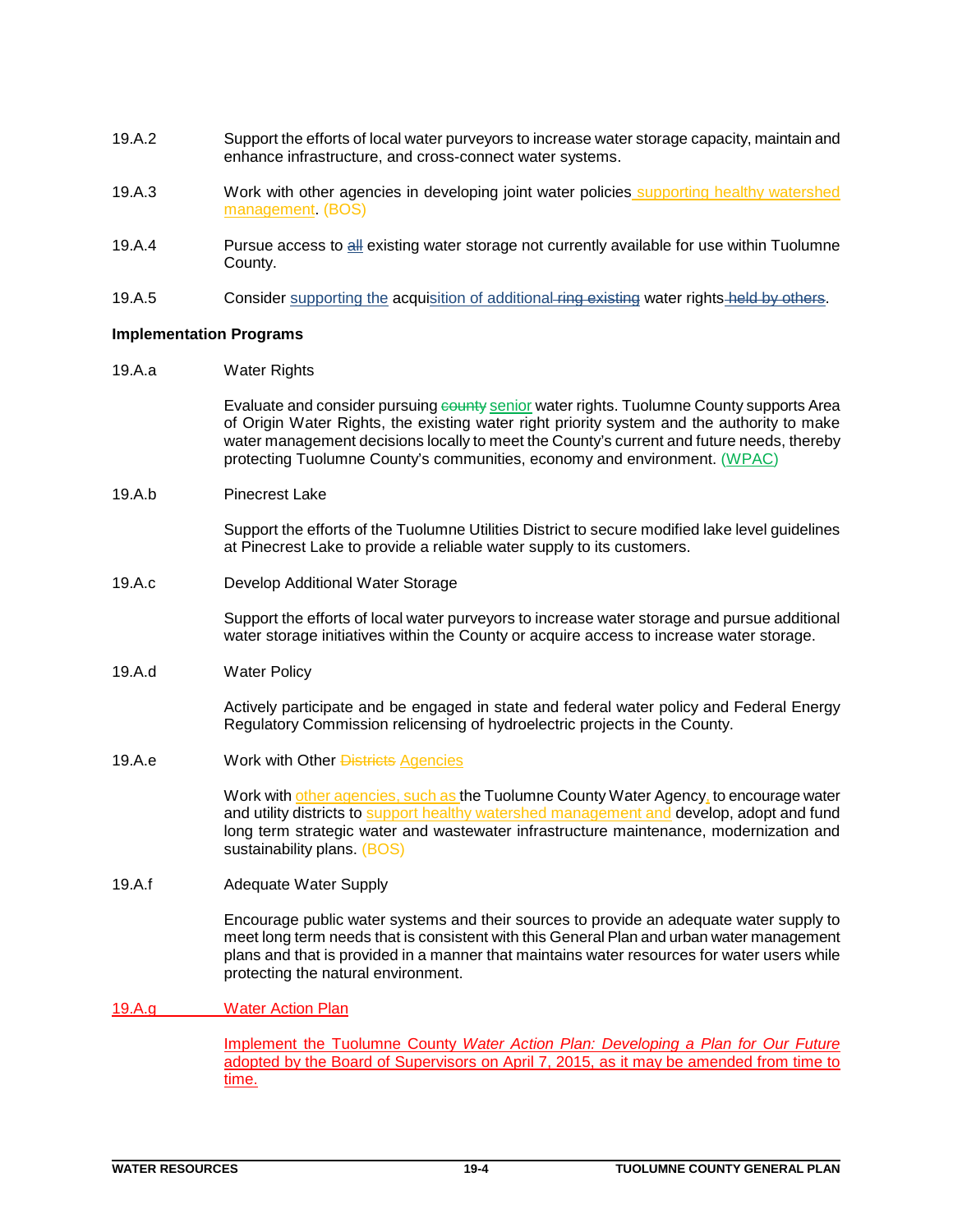## 19.A.h Comprehensive Water Resources Plan

Consider developing a Comprehensive Water Resources Plan with the City of Sonora and local water agencies to manage and protect the County's water resources by prioritizing a list of projects and developing a monitoring program.

## 19.A.i Water Harvesting and Storage

Consider developing incentives, such as fee reductions, for rainwater harvesting and storage facilities on development projects-standards to conserve water and minimize water loss. Recognize that water or sewer purveyors may adopt regulations to prohibit or otherwise regulate rainwater harvesting and storage facilities that could adversely affect the efficient operation of their systems; and require new development to incorporate these standards. (WPAC)

## 19.A.j Retrofit Plumbing Fixtures

Encourage plumbing retrofits to be installed in existing buildings to reduce water use. (WPAC)

## **GOAL 19.B Protect and improve the quality and quantity of the County's water resources, while protecting the rights of the land owner.**

## **Policies**

- 19.B.1 Protect the quality of the County's water resources. Support by supporting the efforts of local districts to maintain infrastructure and cross-connect sewer systems. Prevent surface water and groundwater contamination by insuring ensuring Tuolumne County's development standards are adequate to protect surface and groundwater resources from contamination.
- 19.B.2 Encourage new urban development to locate in areas where public water and sewer services are available or can be developed.
- 19.B.3 Support the efforts of the local water agencies in identifying and procuring new water resources to meet projected future demands from growth in the County, including the use of reclaimed water for non-potable uses.
- 19.B.4 Encourage the conservation of water resources in a systematic manner that is sensitive to the maintenance of water quality, natural capacities, ecological values, and consideration of the many water related needs of the County.
- 19.B.5 Develop and evaluate criteria to allow limited development to occur where harmful area-wide impacts to groundwater exist based on known hazard areas when feasible.
- 19.B.6 Recognize that the decisions made by the County of Tuolumne concerning water resources have an effect on water supply needs for all beneficial uses of water consistent with the California Water Code, including, but not limited to, domestic, municipal, agricultural and industrial supply; power generation; recreation; aesthetic enjoyment; navigation; and preservation and enhancement of fish, wildlife, and other aquatic resources or preserves.
- 19.B.7 Recognize that clean water is essential to the public health, safety and welfare, fosters economic development and job creation, protects the environment, maintains fish and wildlife, and supports recreation.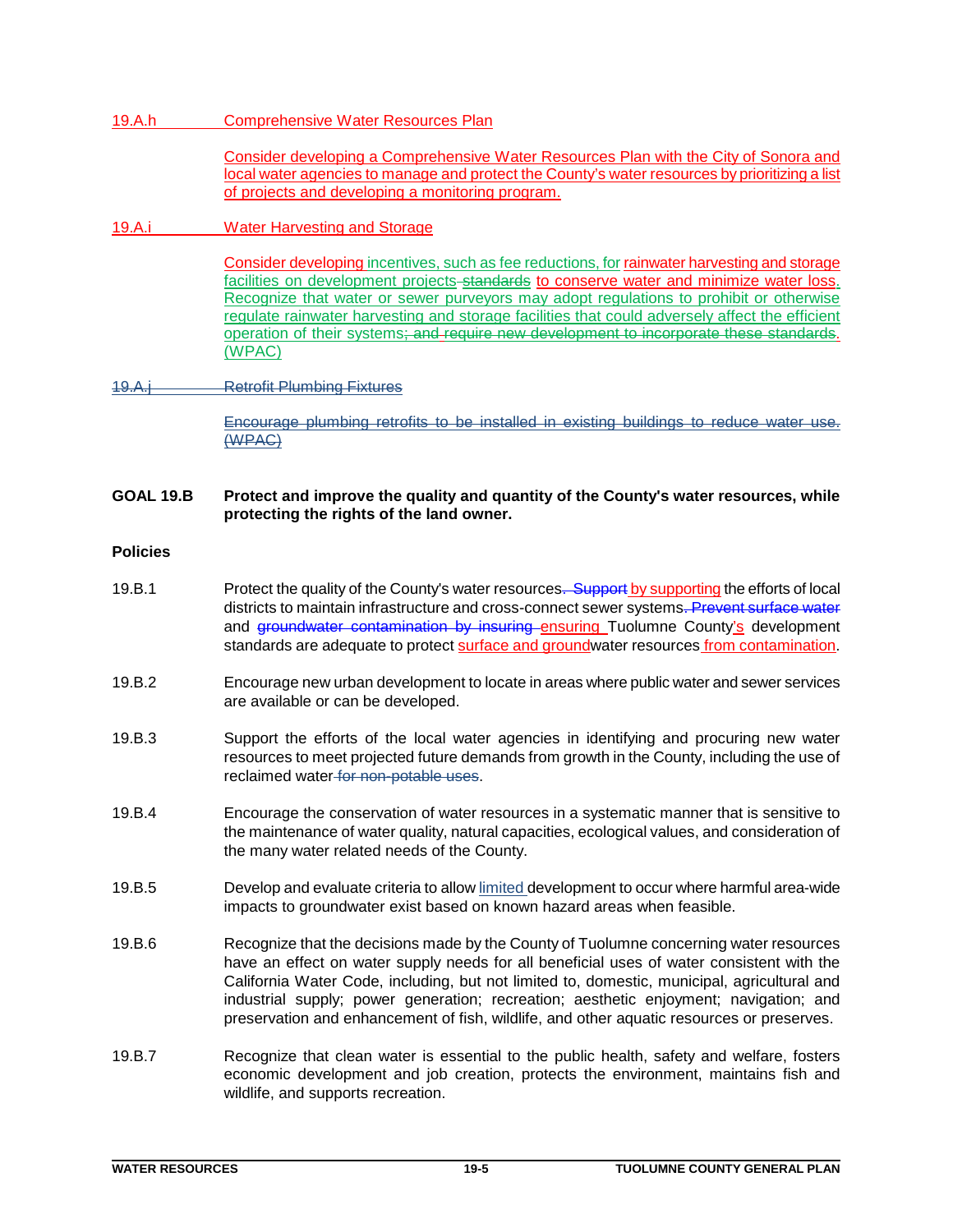- 19.B.8 Encourage water resources to be protected from pollution, conserved, and recycled whenever possible to provide for continued economic, community, and social growth.
- 19.B.9 Promote improved watershed health and improved water quality and water quantity yields of the watersheds in Tuolumne County.
- 19.B.10 Develop policies and programs and seek funding to adapt to extreme climate effects, such as prolonged drought and flooding.

#### **Implementation Programs**

19.B.a Tuolumne County Water Quality Plan

Consider updating the Tuolumne County Water Quality Plan, subject to receiving funding, to facilitate a consistent, fair and cost-effective approach to water resource mitigation and encourage and support the restoration of degraded riparian areas through public education programs demonstrating the value of healthy riparian habitats in protecting water quality, and provide for permit streamlining while conserving important water resources.

19.B.b Land Uses Adjacent to Public Drinking Water Infrastructure

Consider amending the Tuolumne County Ordinance Code to provide for local source water protection and wellhead protection programs, such as setbacks, to protect the sources of drinking water supplies. In the interim, avoid designating require new areas proposed for urban land uses (HDR, MDR, LDR, NC, GC, HC, and MU) and industrial land uses (BP, LI, and HI) on the General Plan land use diagrams for property located maps to avoid being located directly above uphill from public drinking water reservoirs and open (uncovered or unpiped) public drinking water conveyances (ditches, flumes, and canals) where discharge or contamination is likely to occur, unless public water and sewer are available or can be developed, or impacts can be mitigated.

19.B.c Landscaping Standards

Ensure the conservation of water through the implementation of the Tuolumne County Landscaping Requirements Ordinance, Chapter 15.28 of the Tuolumne County Ordinance Code, which provide for the use of xeriscape landscaping plants and materials to conserve water, the use of water conserving irrigation systems for landscaping, and the use of reclaimed or reuse water for irrigation.

19.B.d Provide for Greywater Irrigation

Consult with water districts to consider allowing Provide for Allow the subsurface irrigation of non-food plants from sinks, showers, washing machines, car washing bays and other nonsewage sources in areas where such systems are allowed by the jurisdictional water or sewer purveyor. Recognize that water or sewer purveyors may adopt regulations to prohibit or otherwise regulate greywater systems that could adversely affect the efficient operation of their systems. Provide educational materials, and educate property owners in the proper use of greywater systems to property owners and the public. (WPAC)

19.B.e Regulate Groundwater Exportation

Continue to regulate the exportation of groundwater to preserve the County's limited groundwater reserves for use by its residents and businesses through the provision of Chapter 13.20 of the Tuolumne County Ordinance Code.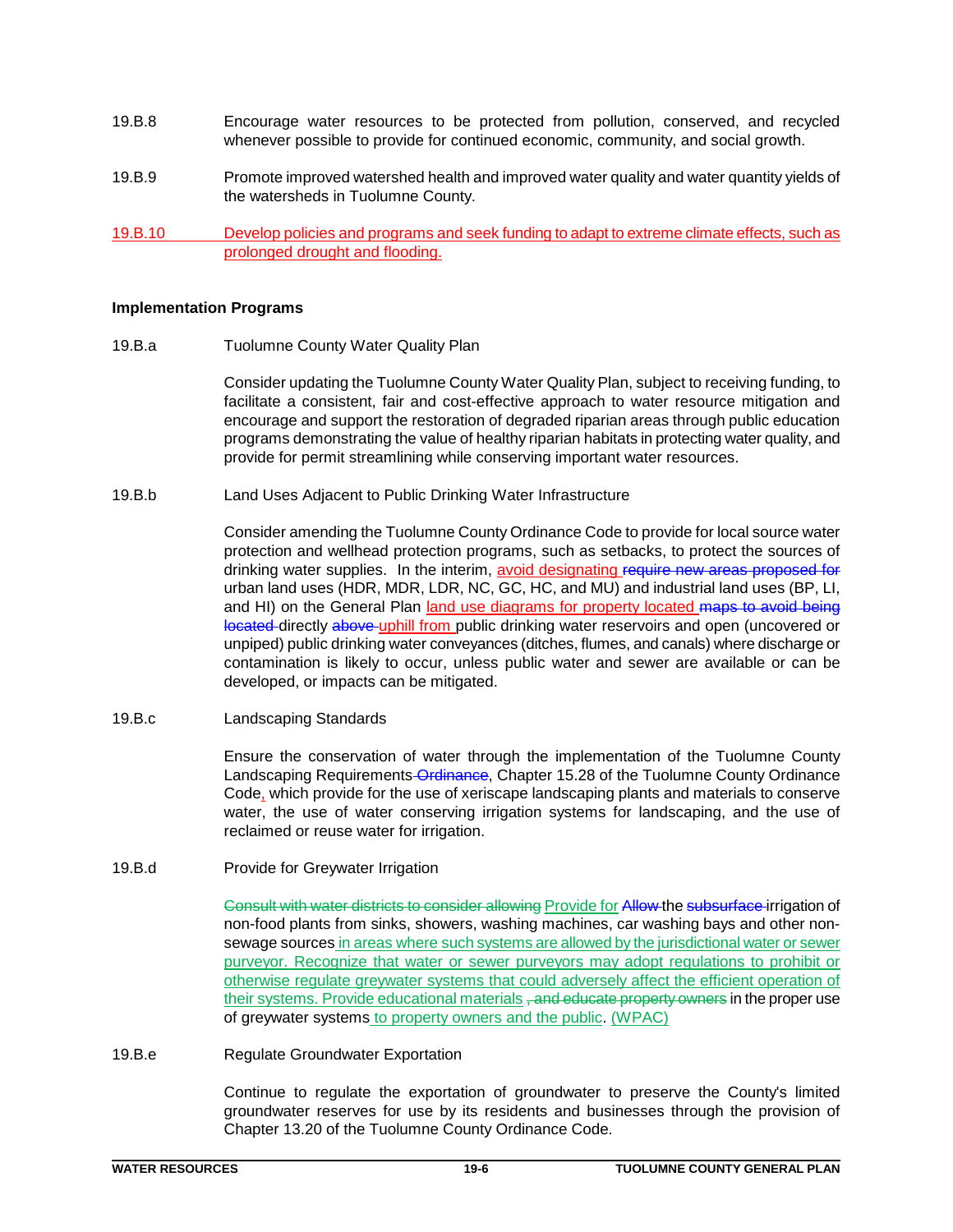## 19.B.f Require Confirmation of Water Availability for New Development

Continue to require new urban development needing discretionary entitlements to secure a letter from the jurisdictional public water agency stating that the proposed project can be served by that agency and that there is an available water supply. Continue to require water assessments that are required by the California Water Code, Senate Bill 221 and Senate Bill 610.

19.B.g Require Connection to Public Sewer

Continue to require new urban residential development with a density of three dwelling units per acre, or greater, and commercial development, except that on land designated Special Commercial (SC) by the General Plan land use diagrams, to connect to public sewer.

19.B.h Require Connection to Public Water

Continue to require new urban residential development with a density of one dwelling unit per two acres, or greater, and commercial development, all new urban development, except on land designated as Special Commercial (SC) by the General Plan land use diagrams, to be served with public water.

19.B.i Create and Update Soil Maps

Create and update, as needed, Consider creating and maintaining soil maps that identify indicating areas of high ground water, impervious soils, limestone or other hazards which, either by themselves or in combination, create potentially serious health conditions due to failing septic systems or which are inappropriate for on-site sewage treatment and disposal on an areawide basis. Continue to develop and evaluate criteria to allow development to occur in areas of high ground water, impervious soils, limestone or other hazards without degrading the water resources. (WPAC)

19.B.j Provide-Implement Grading and Surface Runoff Standards

**Provide Implement grading and surface runoff standards, such as retention and detention,** permeable surfaces and recharge, necessary to protect water resources in compliance with State and Federal water quality regulations and with the County's water conservation **programquality plan referenced in Implementation Program 19.B.a.** 

19.B.k Expand List of Permitted Uses in Open Space-1 Zoning District

Expand the list of permitted uses in the O-1 (Open Space-1) zoning district in Title 17 of the Tuolumne County Ordinance Code for the conservation and utilization of the County's water resources to include such uses as water monitoring installations, excluding wells, improvements to aquatic, plant and wildlife habitat,; erosion control projects,; and vegetation removal for flood control. (WPAC)

19.B.l Address Water Supply Sources for Anticipated Growth

Continue to coordinate the County's long range land use planning programconsult with local public water agencies to determine that water supplies and delivery systems can meet the demands of the anticipated new development and population growth of the County. In accordance with Section 65352.5 of the California Government Code, the General Plan Land Use Diagrams were formulated in coordination consultation with the applicable urban water management plans from these agencies and any amendments to those diagrams shall be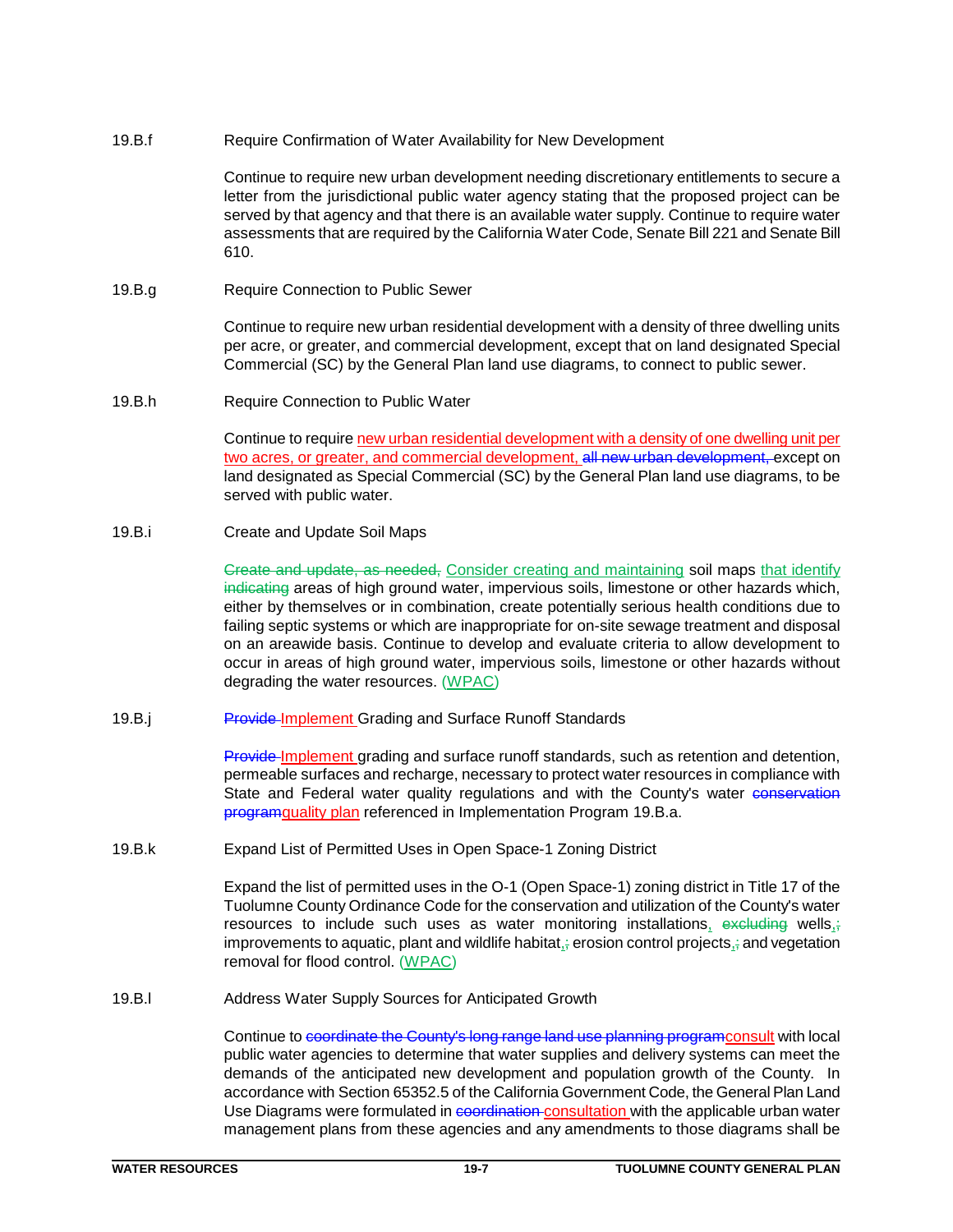reviewed in coordination consultation with the respective public water agency serving the parcel or parcels affected by the proposed amendment.

19.B.m Watershed Rehabilitation Projects

Promote the development of plans for watershed rehabilitation projects which provide for such watershed improvements as:

- 1. A reduction in the presence of contaminants in drinking water by addressing the origins and treatment of the contaminants, including, to the maximum extent practicable, the specific activities that affect the drinking water supply of a community or communities.
- 2. An increase in the quantity of water available from the watershed.
- 3. The improvement, restoration, or enhancement of fisheries habitat, including riparian habitat, in and along streams and watercourses in the watershed. These projects may address factors which increase sedimentation in streams and watercourses in the watershed.
- 4. The improvement of overall forest health, including the reduction of factors which may contribute to the severity of wildfires in the watershed.
- 19.B.n Formulation of Watershed Rehabilitation Plans

Initiate or assist in the formulation of plans for watershed rehabilitation projects by with the County's serving as the coordinating agency for the various stakeholders in such a plan, such as property owners, water agencies, other public agencies, private industry, recreational facility providers and other interested groups and organizations. Provide technical assistance in the development of plans for watershed rehabilitation projects through such means as data sharing.

19.B.o Funding for Watershed Improvement

Submit applications for grants which become available for funding for County initiated or sponsored watershed rehabilitation projects and support the efforts of other public agencies and water agencies, such as the Tuolumne County Water Agency, Tuolumne-Stanislaus Integrated Regional Water Management Plan Authority and other entities in their efforts to seek funding for watershed improvement projects. This support may manifest itself in such ways as adopting a resolution of support or co-sponsoring an application for funding for a watershed project.

19.B.p Cooperation Among Agencies

Cooperate and consult with Federal, State and local agencies, such as the Tuolumne County Water Agency, in promoting the stewardship of the watersheds within the County. Consult with these agencies to avoid duplication of effort and to maximize use of public resources in working towards a common goal of improving the watersheds within Tuolumne County which will, in turn, contribute to the State and Federal objective of providing long-term bay-delta recovery and protection.

19.B.q Tuolumne County Resource Conservation District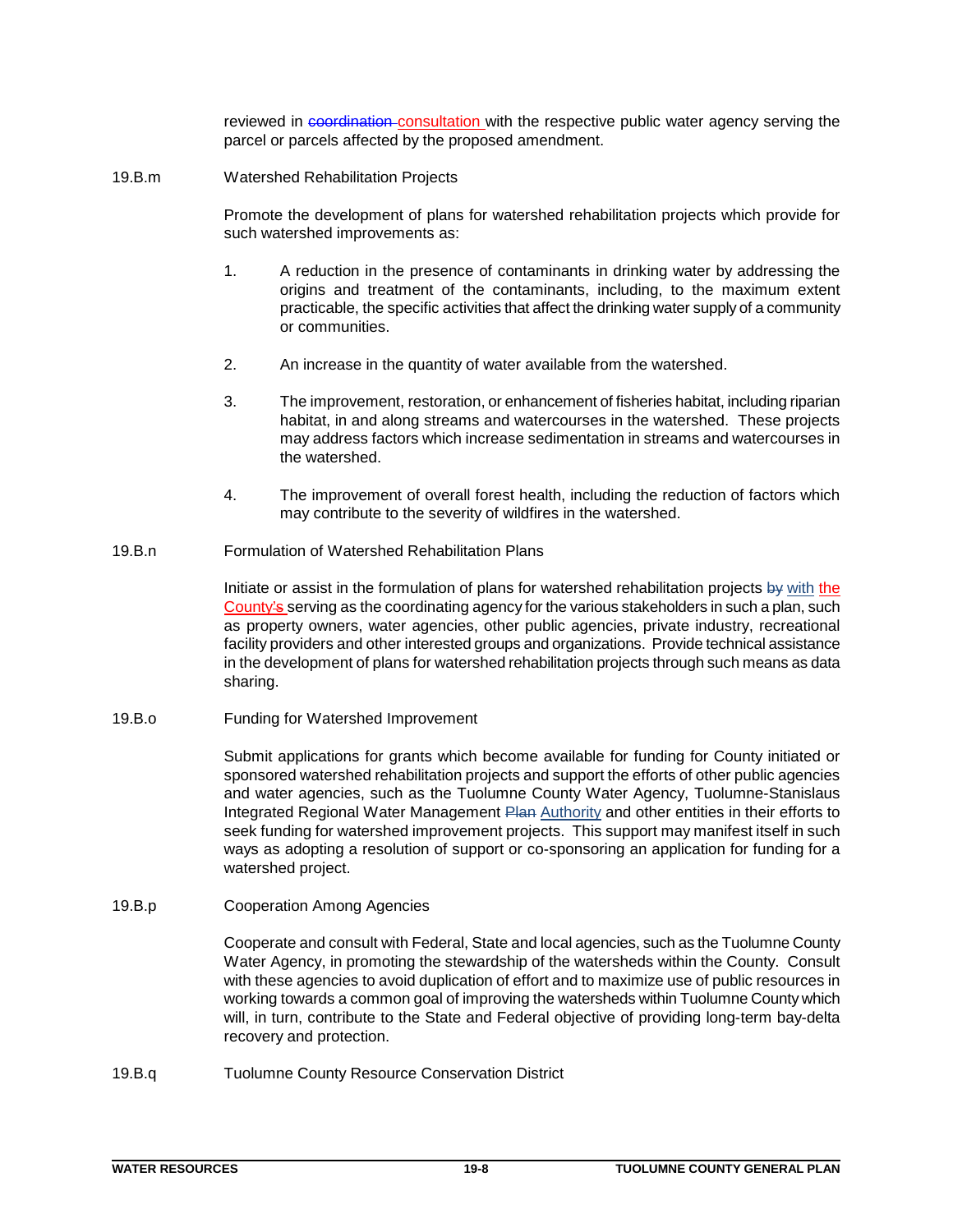Support the Tuolumne County Resource Conservation District in its efforts to improve watersheds within Tuolumne County, including stream water quality sampling, which can assist agencies where to direct their efforts.

19.B.r Play Active Role in Water Resources

Prepare for potential climate change effects on water resources, such as prolonged drought and flooding, by working with water agencies to implement measures to reduce water consumption, expand water storage capacity, protect water quality, and explore and promote more diverse sources of water.

## 19.B.s Climate Adaptation

Adopt local policies and programs and seek funding and support efforts by local, regional, state and federal agencies and others to develop policies and manage programs that allow the County to adapt to extreme climate change effects, such as prolonged drought and flooding.

## **GOAL 19.C Provide for recreational use in water resource areas Conserve public water resource areas with high recreational value for public use.** (WPAC)

#### **Policies**

- 19.C.1 Permit recreational uses in flood zones if it can be demonstrated that the recreational use will not cause additional flooding, or hazards increase the potential for flood damage, or increase health and safety riskswill not result. (WPAC)
- 19.C.2 Provide reasonable public access to the County's public waterways, lakes and reservoirs in compliance with State statutes while protecting private property rights and maintaining the biological, scenic and historical integrity of these features and lands adjacent to these features. (WPAC)

## **Implementation Programs**

19.C.a Conditionally Allow Low Impact Recreational Uses Within Open Space Zoned Areas

Continue to conditionally permit, in the O (Open Space) and O-1 (Open Space -1) zoning districts, recreational uses where such uses do not adversely impact water resources, such as beaches, picnic areas, non-motorized pedestrian and equestrian trails and other recreational uses.

19.C.b Develop a Program to Identify and Provide Access to Public Waterways

Develop a program to identify public waterways, lakes and reservoirs that do not already provide reasonable public access, but which are required to provide such access pursuant to State statutes. The program should include provisions for identifying which bodies of water require public access, identification of reasonable access points to these water bodies and procedures for providing such access.

**Responsibility for Programs:** Administration of the Implementation Programs listed in this section is the shared responsibility of the Board of Supervisors, County Administrator's Office and the Community Resources Agency with the County Administrator and/or Community Resources Agency serving as the primary administrator at the direction of the Board of Supervisors. (WPAC)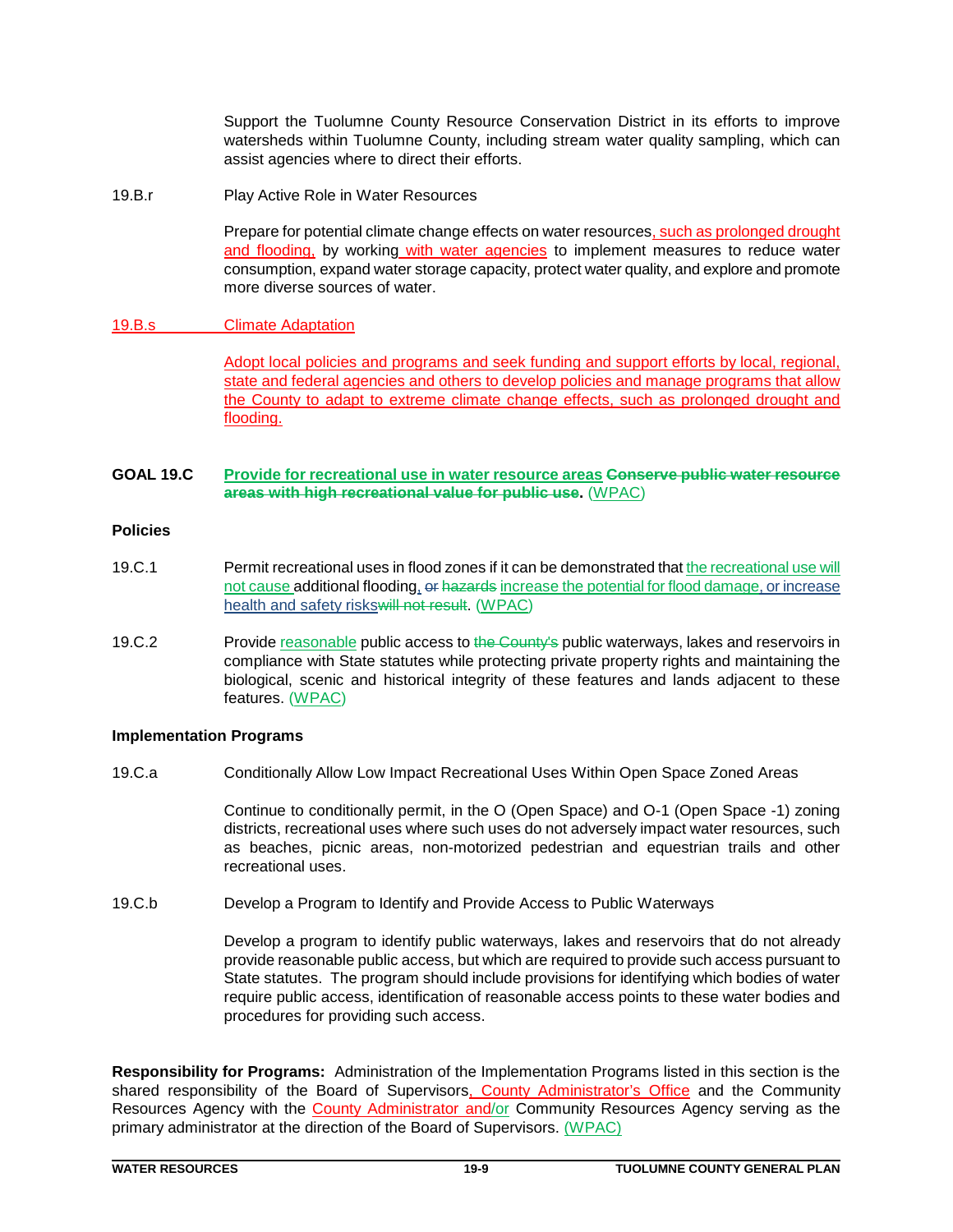**Funding Sources:** Administration of Implementation Programs listed herein will be funded through the County's General Fund and grants.

**Time Frame for Implementation:** The target date for implementation of the programs listed in this section related to development of conservation programs, generation of resource maps and provision of public information is Fiscal Year 2019-2020; all other programs are ongoing.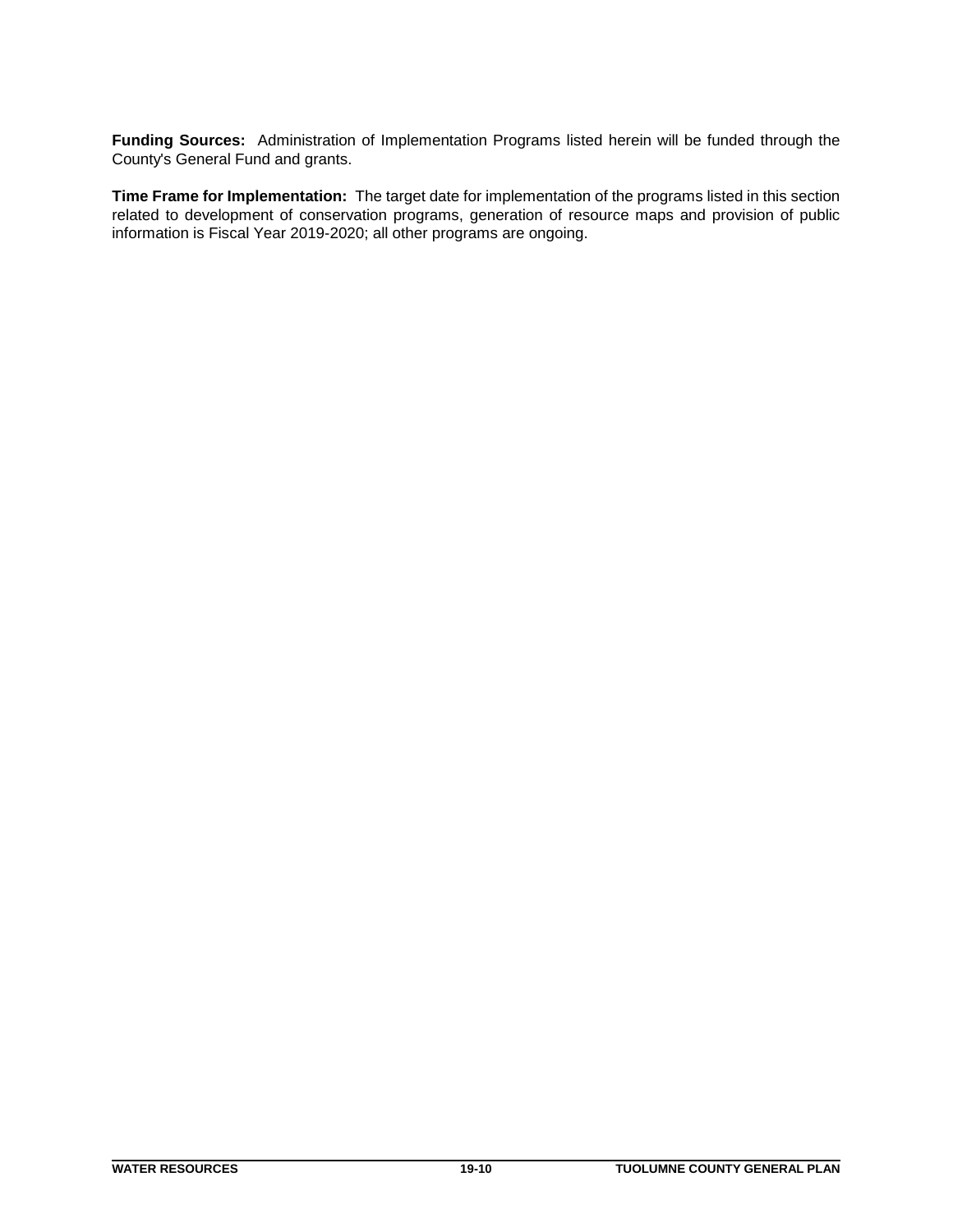## **PUBLIC WATER SUPPLIES**

The public water system providing service to the most residents of Tuolumne County is operated by the Tuolumne Utilities District (TUD). Actually an agglomeration of numerous large and smaller systems under TUD ownership and operation, TUD provides water either directly or indirectly to most of the developed portions of Tuolumne County. Some of the systems absorbed into TUD were originally based on wells, and many of these have been incorporated into the overall system and the supply now includes surface water. Today, only 5% of TUD's customers receive water derived exclusively from wells. Most of TUD's supply wells are used to supplement the surface supply or provide back-up.

TUD provides potable water directly to over 14,000 connections. Approximately one-third to two-thirds of the treated potable water is produced by their its largest treatment plant, in Sonora. In addition, other large purchasers of treated water are themselves water distribution systems. These include the Sonora Meadows Mutual Water Company serving approximately 450 customers, Sonora Water Company in Jamestown, and an assortment of mobilehome parks and multiple family housing complexes.

TUD also sells raw water from the ditch supply to over 600 customers. These customers include community water systems which treat, store, and distribute the potable water to their customers. The largest, Twain Harte Community Services District, serves approximately 1,600 connections. Other smaller water systems purchase raw water for distribution to limited areas; these were often established when subdivisions were created in relatively remote areas.

Individuals are also included in those 600 customers. Some people continue to draw raw water from the ditch and use the water for household purposes. TUD no longer allows new ditch connections for individual residences, and the County Environmental Health Division does not approve individual ditch connections for new residential construction projects. The majority of water withdrawn by individuals, and most of the water left at the termination of the various ditches, is used for agricultural purposes.

For the southern portion of Tuolumne County, the Groveland Community Services District (GCSD) provides potable water to the Groveland and Big Oak Flat areas. The water is withdrawn from the Hetch Hetchy Mountain Tunnel, under a long-term contract with the City and County of San Francisco. The raw water is treated and distributed to approximately 3,500 customers. The present contract has no limit on water quantities until the year 2034, and does allow limited expansion of the present GCSD boundary. The Lake Don Pedro Community Services District provides water service to the residents of the Lake Don Pedro Subdivision. Currently, their water supply is drawn from Lake McClure under an agreement with the Merced Irrigation District. Because the Lake Don Pedro Subdivision and Community Services District include property in both Tuolumne County and Mariposa County, only about 1/3, or 394, of the metered lots are within Tuolumne County.

The California Department of Public Health (CDPH) and the State Water Resources Control Board permit additional water systems through the Drinking Water Programs. These range from small systems treating and distributing ditch water, to subdivisions with independent systems based on wells, to US Forest Service campgrounds. Approximately one-half of the small systems use wells to provide potable water for commercial establishments like restaurants, motels, bars, and the Dodge Ridge Ski Resort. Modern state regulatory laws, enforced by CDPH, require regular and extensive testing for all of these systems.

As the primary non-public sources of water supply, wells continue to be drilled and employed for a portion of ef the County's development, particularly for rural residential development in outlying areas. Due to weather fluctuations and the nature of fractured rock, wells can prove unreliable during drought periods and difficult to establish in some parts of the County. In addition to nearly dry zones, sometimes the hydraulic connectivity between areas is too great. In other words, water can pass too quickly between the surface or a leach field and a nearby well when the fracture zone provides too great a link or there are dissolved cavities in a limestone area. The potential for polluted wells requires that adequate sanitary setbacks be maintained between wastewater discharge points, like septic systems, and wells.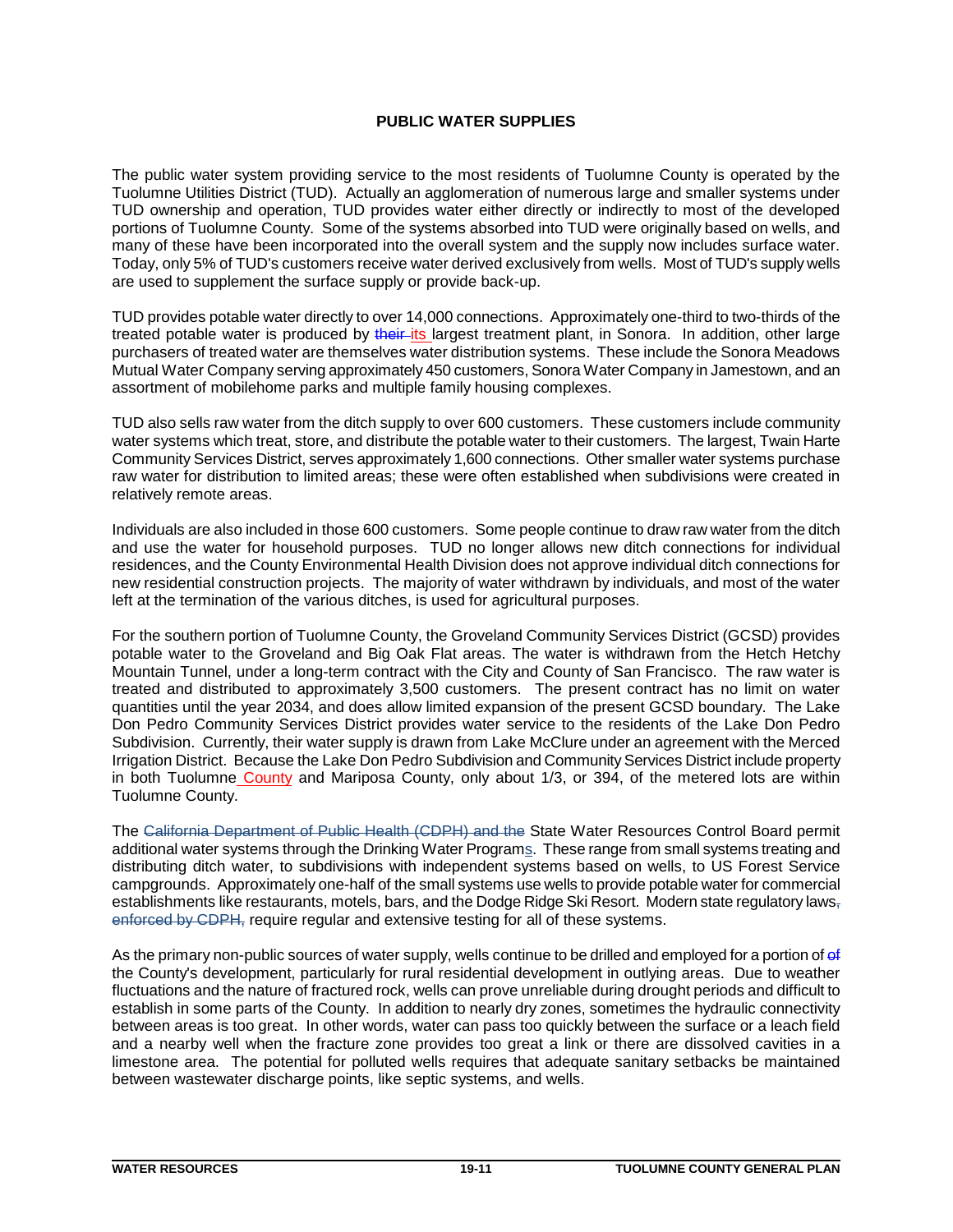## **Future**

The Groveland Community Services District (GCSD) has a long-term contract, relatively reliable supply, and the ability to supply service to its communities. The Tuolumne Utilities District has recognized the limitations of water supply and the conglomeration of smaller systems that makes up its assets. As required by the Urban Water Management Planning Act, Urban Water Management Plans (UWMP) are updated every five years. TUD is required to update its 2010 UWMP in 2015; whereas GCSD has recently adopted its UWMP. The Community Resources Agency will work with TUD and GCSDaffected agencies on the 2015future UWMPs. Future water demands will be based on estimates using land use data generated by the County Geographic Information System (GIS). As the UWMPs are updated is completed, changes in GIS mapping and data will be made available for County use and water suppliers. (WPAC)

Due to the recent drought, in addition to the surface water supply historically allotted for use within the County from Lyon's Reservoir and Pinecrest Lake, TUD has identified potential sources of water for its customers. These sources include, but are not limited to, New Melones, wells, and mines which serve as underground reservoirs. TUD continues to consider additional sources of water and water storage to improve the reliability of its system. (WPAC)

## **Purpose**

Since the County is not directly responsible for meeting the water supply needs of its residents, the General Plan cannot dictate the means or conditions of improving and adding water supply infrastructure. Therefore, the purpose of the Public Water Supplies Section of this Element is to provide general direction for establishing and maintaining safe and reliable water supplies during further future development of the County, balance the evolving needs of all other users in a changing hydrology, such as agriculture, and to define the necessary support relationship between land use development patterns described on the General Plan land use diagrams, and water distribution facilities and purveyors. (WPAC)

## **GOAL 19.D Promote cooperation coordination between Tuolumne County, the Tuolumne County Water Agency and water supply purveyors.** (WPAC)

## **Policies**

- 19.D.1 Strive to maintain a mutually beneficial relationship with water supply purveyors.
- 19.D.2 Establish and update a database of all the service areas of the water supply systems in the County to facilitate coordination assist with land use planning.

## **Implementation Programs**

19.D.a Data for Water Master Planning

Provide land use data from the General Plan, proposals being considered for updating the land use diagrams of the General Plan, and other relevant maps and data to water purveyors to be used in preparing their water master plans and Urban Water Management Plans.

19.D.b Review Water Master Plans and Urban Water Management Plans

Review and consider land use implications of water master plans and Urban Water Management Plans prepared for any of the water supply purveyors in the County. Water master plans and Urban Water Management Plans examine the projected water needs, and outline the necessary repairs, replacements, and additions to the water distribution infrastructure.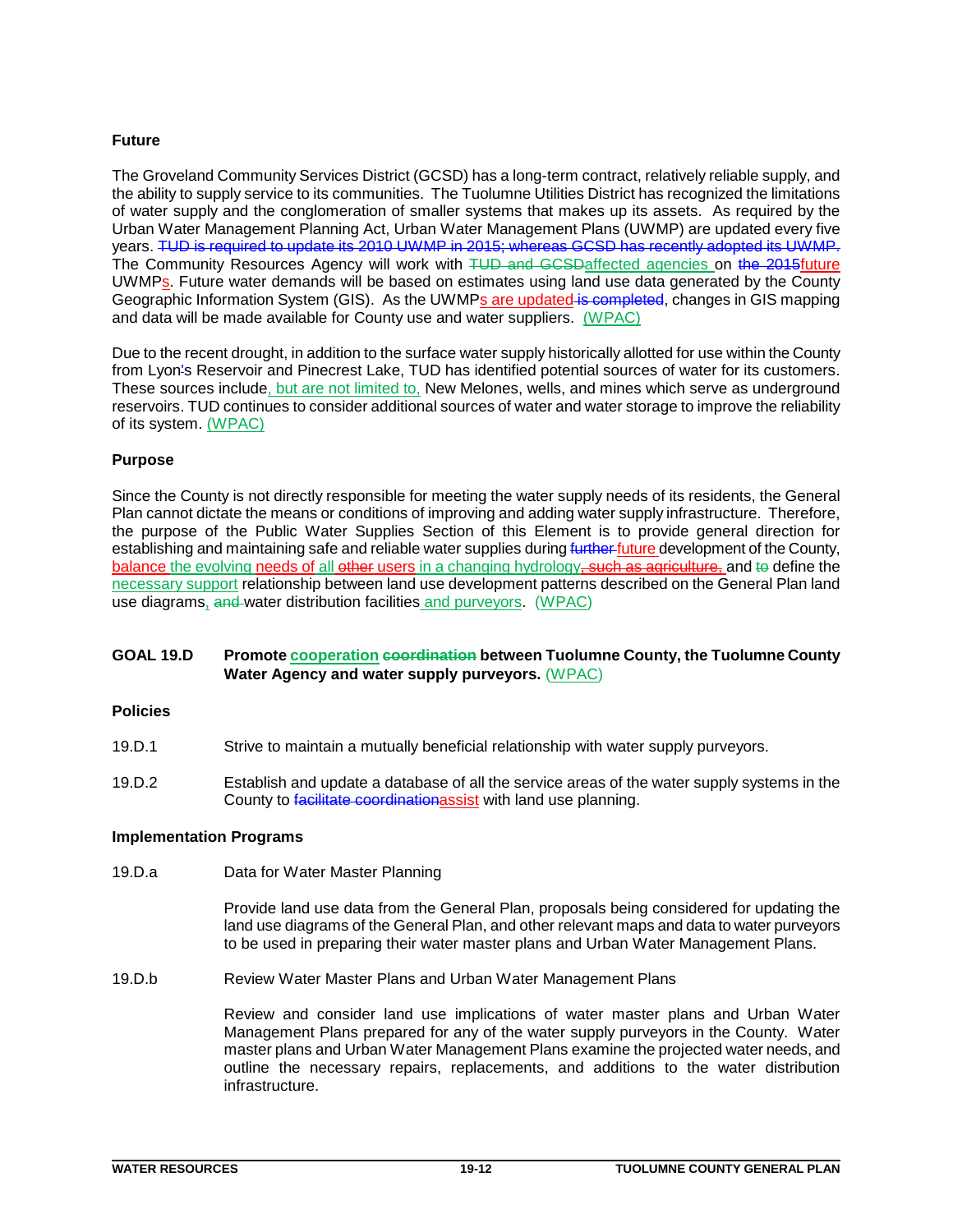## 19.D.c Consult with Water Purveyors

Provide descriptions of proposed land development projects that may require water service or in some way affect the ability of the water purveyor to provide service, to all affected water districts or water supply companies. Comments or requirements addressed by the water purveyor shall be considered prior to approval of the project.

#### 19.D.d Maintain and Review Comprehensive Water Service Database

Maintain a water service database on the County Geographic Information System (GIS) which shows the boundaries of each water district, the service areas, and any available master planning maps showing future infrastructure. The database shall be used for review of proposed land use changes or development projects.

## **GOAL 19.E Establish standards for water service for new development and protect the quality and quantity of existing supplies of ground and surface water.**

#### **Policies**

- 19.E.1 Require new commercial development to be served by public water systems, except for development in areas designated as Special Commercial on the General Plan land use diagrams where public water is not reasonably available.
- 19.E.2 Require urban residential development to be served by a public water system.
- 19.E.3 Encourage new industrial development to be sited in areas that are served by a public water system.
- 19.E.4 Consider protecting the geologic landscape for water quality and quantity and the functionality of the geology for water recharge from new development.

## **Implementation Programs**

19.E.a Require Public Water Service for Urban or Commercial Development

Require new commercial development in areas designated as Neighborhood Commercial, General Commercial or Heavy Commercial on the General Plan land use diagrams and urban residential development (densities greater than one dwelling unit per two acres) to be served by a public water distribution system. Prior to approval of any discretionary entitlement for such development, a public water distribution system must have indicated that service is available and it has a reliable source of water to serve their existing and future customer's foreseeable needs. Prior to occupancy of the development, the service must be in place.

19.E.b Special Commercial Designation

Continue to utilize the Special Commercial (SC) General Plan land use designation on property suitable for commercial development of a neighborhood, rural or tourist-oriented nature but lacking service from a public water system. Development of a commercial nature on land designated SC is permitted without having service from a public water system, but only where public water service is not reasonably available and after issuance of a Conditional Use Permit, Site Development Permit, Site Review Permit, or Planned Unit Development Permit.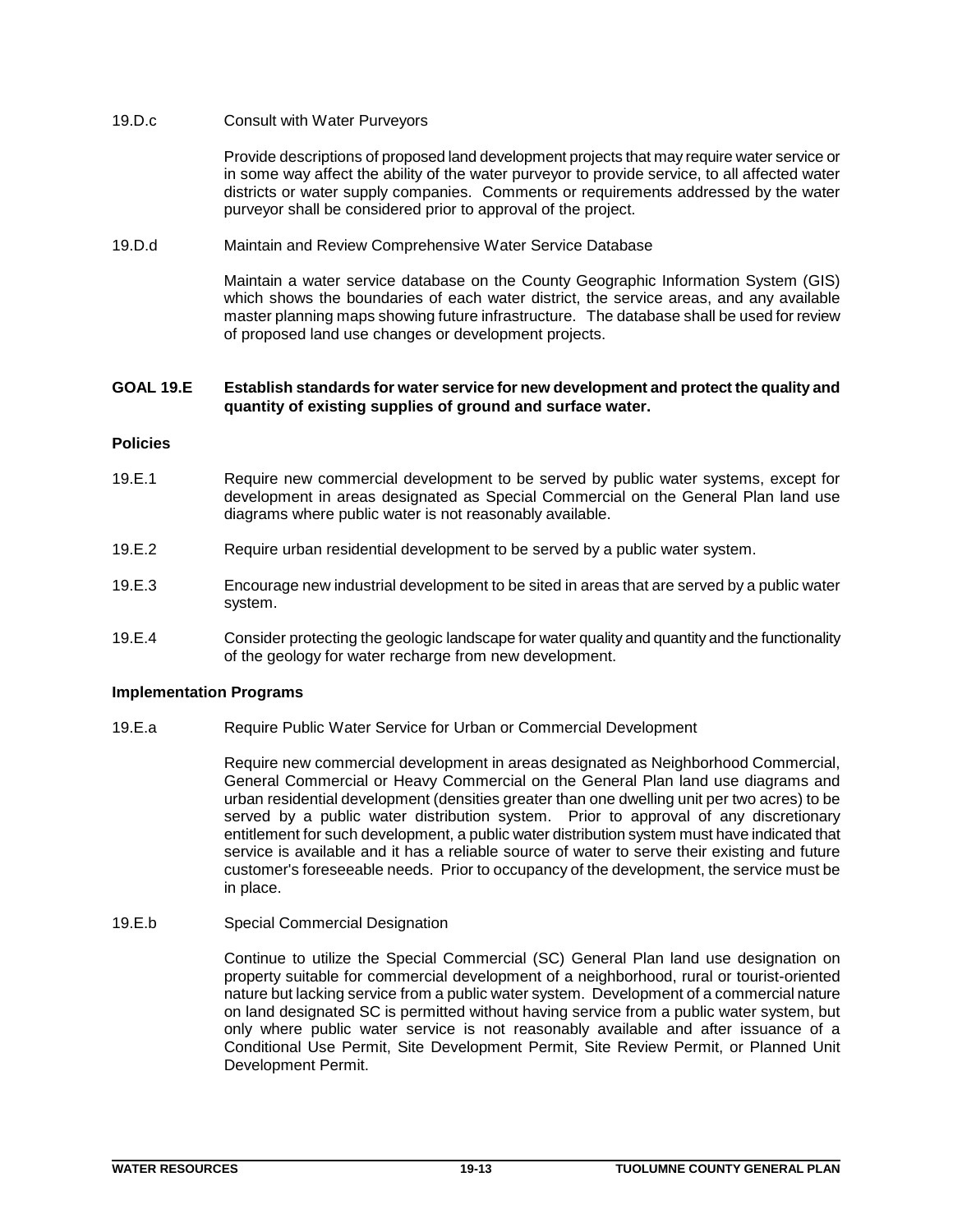## 19.E.c Identify Areas for Industrial Development

Encourage new industrial development in specifically defined geographic areas which have the capability of being served by a public water system, or a private system when it can be reasonably demonstrated that the development will not cause an adverse public health problem.

## **GOAL 19.F Plan new development and water supply infrastructure in a coordinated cooperative fashion.**

## **Policies**

- 19.F.1 Encourage the logical extension of public water services infrastructure during review of new land development projects.
- 19.F.2 Ascertain that the water system servicing-serving a new development has an adequate and reliable supply and distribution system to meet present and future needs. and will not impact Balance the water needs of existing residents or and other users of water, agriculture. (WPAC)

#### **Implementation Programs**

#### 19.F.a Determine Long-range Needs

Support evaluations of Evaluate the long-range needs for water system infrastructure proximate to proposed development to determine proper design and sizing of water distribution lines, storage tanks, and other aspects of the water system infrastructure both on and off the site of the development. Support an The analysis that shall considers the logical extension of water distribution systems to adjoining or proximate properties where continued development can be foreseen.

19.F.b Ascertain Adequate Supply

Consider whether the water system proposed to serve a new development has a reliable source of water, sized to serve their existing and future customer's' foreseeable demands. Projects shall only be approved where the water supply system has reliable sources of water capable of meeting present and future demands. and Balance the water needs of not impact existing residents or and other users of water, such as agriculture. (WPAC)

19.F.c Encourage Urban Development Within or Adjacent to Community Boundaries

Encourage the siting of new urban development either within or adjacent to the urban development boundaries to maximize the use of existing infrastructure and encourage the logical extension of public water services infrastructure reduce the need for expansion of the water supply system. When new urban development is proposed to be located outside but adjacent to the urban development boundaries, it should be preferentially located in proximity to existing water supply infrastructure.

## **GOAL 19.G Encourage consolidation of existing small water systems and discourage the creation of new ones.**

## **Policies**

19.G.1 Advocate Support the consolidation of water purveyors in the County to facilitate improvements to the infrastructure and consistency of water quality of the systems.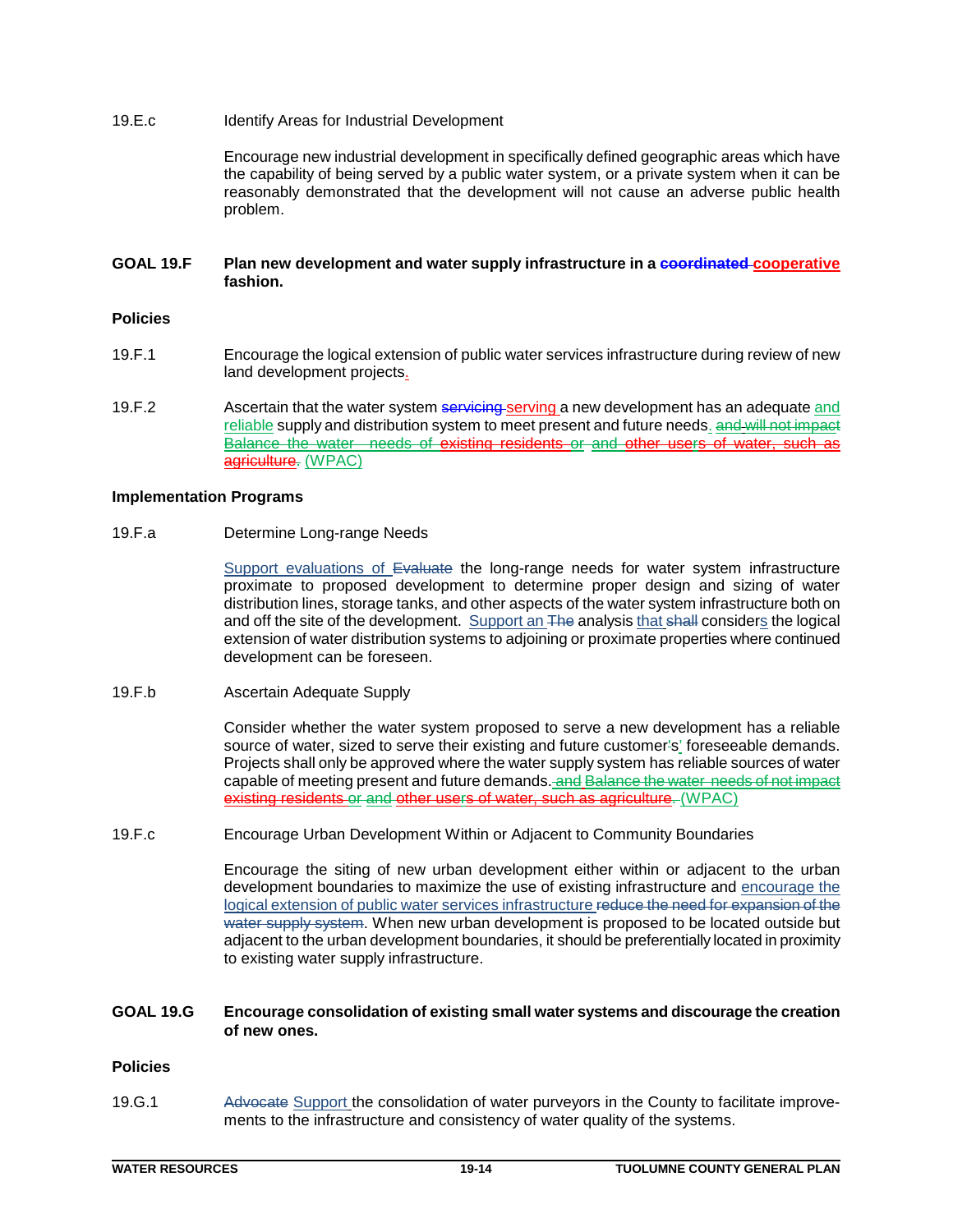- 19.G.2 Consider the undesirability of proliferation of small water systems, as defined in the California Health and Safety Code, purveyors during the development review process. (WPAC)
- 19.G.3 Discourage additional water purveyors in the County, particularly stemming from new development.
- 19.G.4 Discourage creating new discontiguous water systems operated by existing water purveyors.

#### **Implementation Programs**

19.G.a Define Support the Limits of Water Service

Support the master planning of water purveyance systems that define the geographic limits of their service areas. New development shall not be approved that is proposed to be served by a public water purveyance system that does not include the project area within the defined geographic limits of service unless the public water purveyance system is in the process of or agrees to pursue action to include the project area within the purveyor's limits of service.

19.G.b Support Consolidation of Smaller Systems

Assist and support actions by larger water purveyors and special districts to incorporate and maintain existing smaller systems and isolated privately or mutually-owned water supply systems.

19.G.c Discourage Development from Relying on New or Discontiguous Public Water Systems

Require residential development projects that are proposed to be served by a public water system to be served by an existing water purveyor that is either a district, or water company that is privately-owned, or a mutually-owned system. The new or expanded water service from a privately-owned or mutual water company must be geographically contiguous with proximate to the existing system and have a direct infrastructure link between the existing and new system. This requirement is not intended to apply to isolated commercial or industrial developments which are served by water systems which are transientnoncommunity or nontransient-noncommunity water systems.

19.G.d Discourage Additional Discontiguous Public Water Systems

Require amendments to the General Plan land use diagrams to add new areas designated for urban residential or commercial development, with the exception of new areas designated for Special Commercial (SC), be approved only with assurance that the area can be served by public water from either an existing district, or from an existing privately-owned or mutually-owned water company. The public water service from an existing privately-owned or mutually-owned water company is only acceptable if it would not create discontiguous service systems. Discontiguous service systems are those operated by the same company but are geographically separated and not related by a shared infrastructure. Discontiguous service systems can be provided by water districts, utility districts or community services districts.

**Responsibility for Programs:** Administration of the Implementation Programs identified in this section is the shared responsibility of the Board of Supervisors and the Community Resources Agency, with the Community Resources Agency serving as the primary administrator.

**Funding Sources:** Administration of the Implementation Programs identified in this section will be funded through the County's General Fund and Health Fund.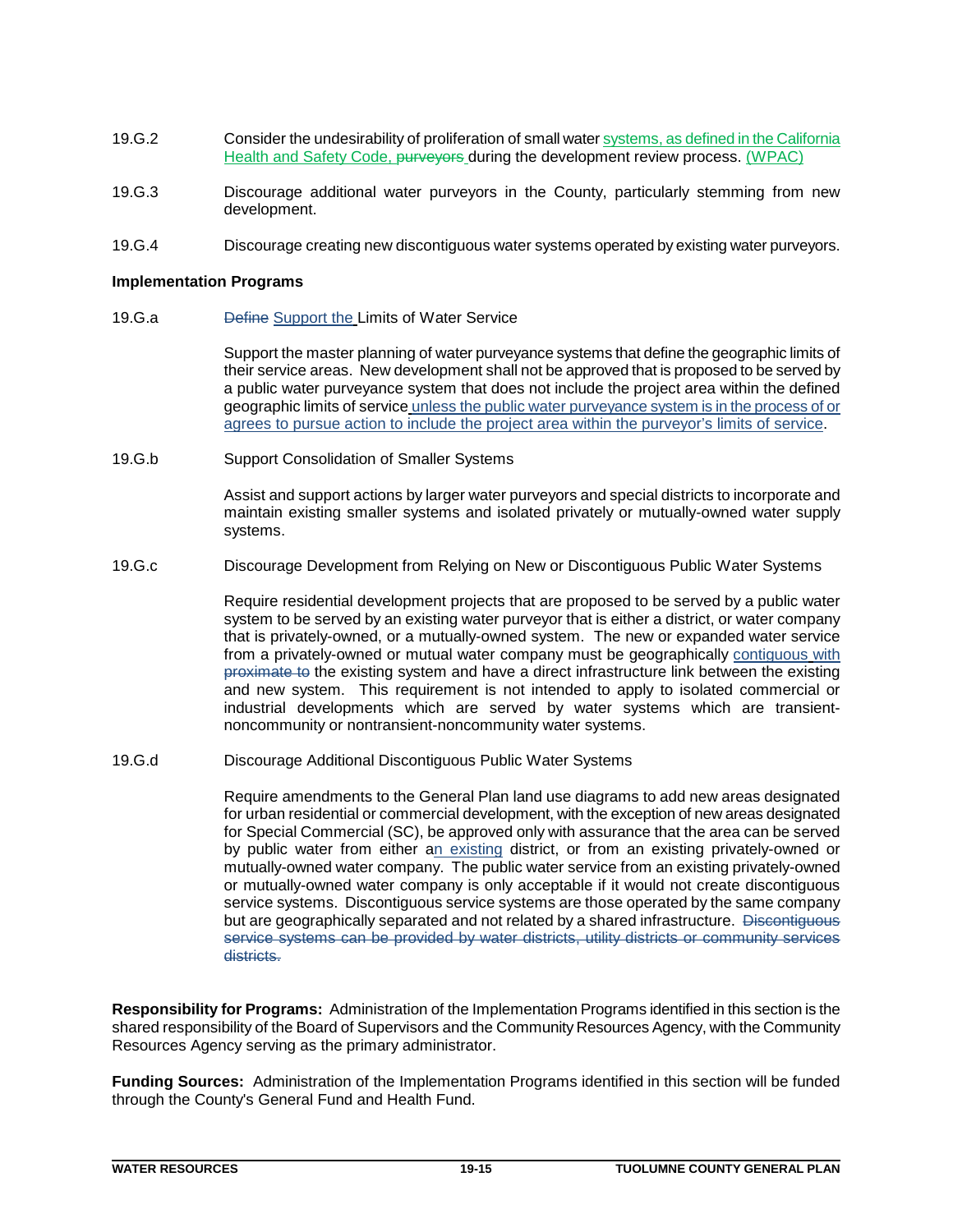## **Time Frame for Implementation:** Implementation of the programs listed in this Section are is ongoing. **SEWER SYSTEMS**

Historical problems with sewage disposal prompted the creation of districts whose purposes included the collection and disposal of sewage. By 1950, the larger districts included Tuolumne County Water District #1 (later known as Twain Harte Community Services District), Tuolumne County Water District #2 (later known as Tuolumne Regional Water District, and now Tuolumne Utilities District), Tuolumne City Sanitary District, and Jamestown Sanitary District. These districts continue to provide the primary public sewage disposal services to the portion of the County lying north of the Tuolumne River.

In the Groveland-Big Oak Flat area of the County, the Groveland Community Services District (GCSD) provides sewage service to those communities and a portion of the Pine Mountain Lake Subdivision.

There are other small sewage disposal systems at various places in the County. Many of these operate without problems, but others suffer from poor design or increased use. Regulation of sewage disposal in the County is split between the State and County. All above-ground systems are regulated by the Central Valley Regional Water Control Board (RWQCB) in Fresno, while the County Environmental Health Division regulates underground disposal using individual or common tank and leach-field systems of less than 10,000 gallons per day of wastewater.

Since the County is not directly responsible for providing public sewer systems, the General Plan cannot dictate the means or conditions of improving or creating such systems. The purpose of the Sewer Systems section of this Element is to provide general direction for establishing and maintaining adequate systems for sewage disposal during further development of the County.

## **GOAL 19.H Promote the logical extension or expansion of sewer system infrastructure as development occurs in areas where the expansion of public sewer systems is feasible.**

#### **Policies**

- 19.H.1 Encourage the installation of public sewage systems in existing communities which are experiencing repeated septic system failures.
- 19.H.2 Maintain soil maps and, in areas where natural hazards are present, encourage new urban development to be served by public sewer systems in areas where natural hazards are present.
- 19.H.3 Assist and cooperate in master planning sewer facilities and encourage the extension of additional public services through the installation of larger utility distribution lines and off-site improvements on new developments.

## **Implementation Programs**

19.H.a Provide Data for Sewer Master Planning

Provide land use data from the General Plan, proposals being considered for updating the land use diagrams of the General Plan, and other relevant maps and data to districts who provide sewage disposal to be used in preparing their master plans. Data and maps showing areas noted as being hazardous for underground disposal or areas of known leach field failures, as well as relevant land use data, shall be shared.

19.H.b Review Sewer Master Plans

Review and consider land use implications of sewer master plans prepared for by any of the sewer districts in the County.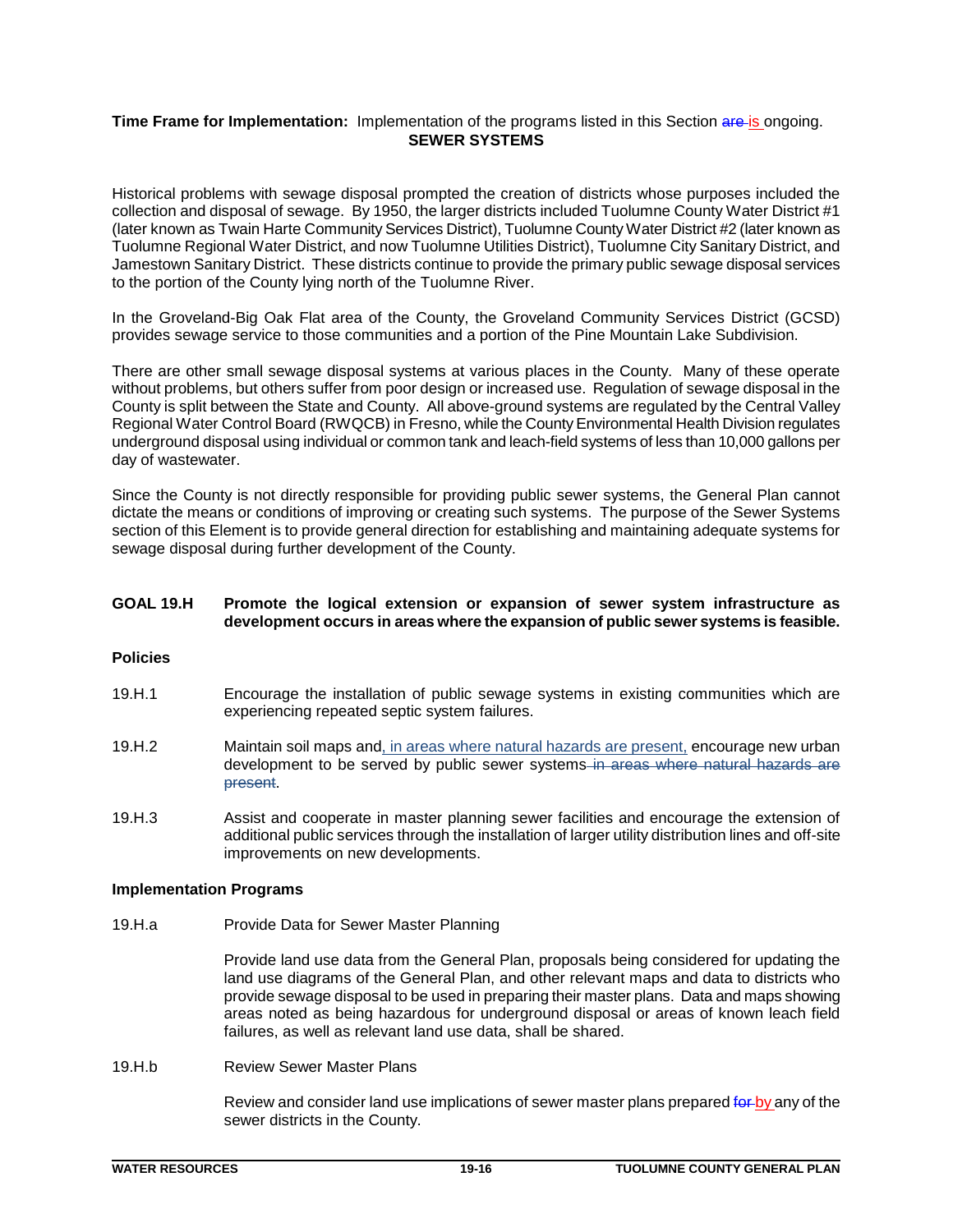## 19.H.c Consult with Districts

Provide descriptions of proposed land development projects that may require sewer service or in some way affect the ability of the sewer purveyor to provide service, to all affected utility districts or public sewer systems. Comments or requirements, which may include overdesigning some infrastructure to allow for logical extension, which are returned by the sewer provider shall be considered prior to approval of the project.

19.H.d Maintain a Comprehensive Sewage Disposal Database

**Establish and maintainSupport the establishment of a sewer service database on the County** Geographic Information System (GIS) which shows the boundaries of each sewer district, the service areas, and any available master planning maps showing future infrastructure extensions. An Support an additional related database shall be established and maintained showing areas of known geological limitation for underground disposal, along with areas of a known history of septic system failure. The database shall be reviewed when considering land development applications.

19.H.e Support Sewage System Extensions to Correct Problems

Promote the logical extension of sewer lines and infrastructure to areas of existing development where there are known limitations or problems associated with on-site underground sewage disposal.

## **GOAL 19.I Maintain a healthy environment for the citizenry by setting standards for the types and methods of sewage disposal to be used by new development.**

## **Policies**

- 19.I.1 **Establish Maintain standards for residential development that sets a minimum lot size that** can be created without service by a public sewer system.
- 19.I.2 Stipulate Require that development shall be served by a public sewerage system where geological conditions exist which prevent the proper functioning of a septic system.
- 19.I.3 Encourage new industrial and commercial development in areas where a public sewer system is available having the capability of being served by a public sewer system, or require evidence that there is a capability of functioning on a private system without any adverse public health impact.
- 19.I.4 Require development to take advantage of a public sewer system if it is reasonably available.

## **Implementation Programs**

19.I.a Industrial or Commercial Development to Use Public Sewer

Consider whether areas proposed for designation as Neighborhood Commercial, General Commercial, Heavy Commercial, Business Park, Mixed Use, Light Industrial or Heavy Industrial on the General Plan land use diagrams can be served by a public sewer system. If public sewer service is available, itthe public sewer system shall be used for commercial or industrial development. Public sewer service is considered "available" according to the definition in Chapter 13.08 of the Tuolumne County Ordinance Code. Prior to approval of any discretionary entitlement for such development, a public sewer purveyor must have indicated that service is available, or an acceptable plan for sewage disposal through a private system must be approved by the Environmental Health Division or the State Water Resources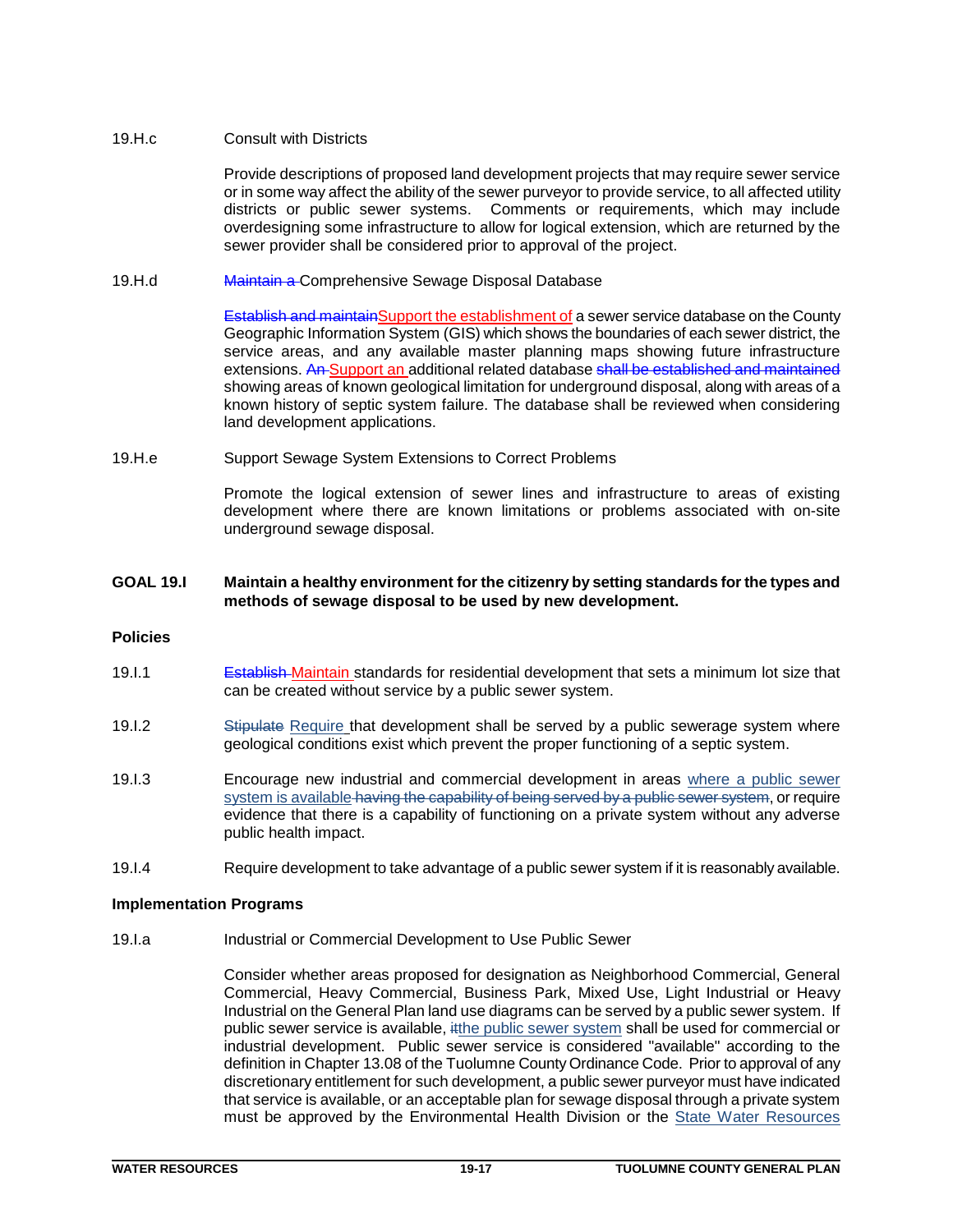Control BoardCalifornia Department of Public Health. Prior to occupancy of the development, the service must be in place.

19.I.b Require Public Sewer for Dense Residential Development

Allow residential development of a density greater or equal to three units per one net acre only in areas that can be served by a public sewer system.

19.I.c Consider Geological Limitations

Require that proposed development in areas of known or suspected geological limitations to underground sewage disposal either be served by a public sewer system, or successfully demonstrate that on-site underground sewage disposal can be accomplished with no lessening of quality to ground or surface waters.

19.I.d Septic Ordinance

Amend Title 13 of the Tuolumne County Ordinance Code and consider adopting a Local Agency Management Plan pursuant to Assembly Bill 885 and consistent with the State Water Resources Control Board's OnSite Waste Treatment System Policy regarding sewage disposal systems and impaired water bodies.

19.I.e Use Public Sewer If Available

Require development that is proposed on a parcel within 300 feet uphill or 100 feet downhill of a public sewer system's primary pipeline to connect to that system for service in accordance with Chapter 13.08 of the Tuolumne County Ordinance Code. This includes all urban residential development, and commercial and industrial development. This does not apply when the public sewer system's treatment plant is at its capacity level or -the sewer purveyor indicates the connection is not feasible, or the project lies outside the defined service area established for a district.

19.I.f Encourage Urban Development Within or Adjacent to Community Boundaries

Encourage the siting of new urban development either within or adjacent to the urban development boundaries to maximize the use of existing infrastructure and reduce the need for expansion of the public sewer system. Where new urban development is proposed to be located outside but adjacent to the urban development boundaries, it should be preferentially located in proximity to existing public sewer infrastructure.

**Responsibility for Programs:** Administration of the Implementation Programs identified in this section is the shared responsibility of the Board of Supervisors and the Community Resources Agency with the Community Resources Agency serving as the primary administrator.

**Funding Sources:** Administration of the Implementation Programs identified in this section will be funded through the County's General Fund and Health Fund.

**Time Frame for Implementation:** Implementation of the programs listed in this Section are-is ongoing.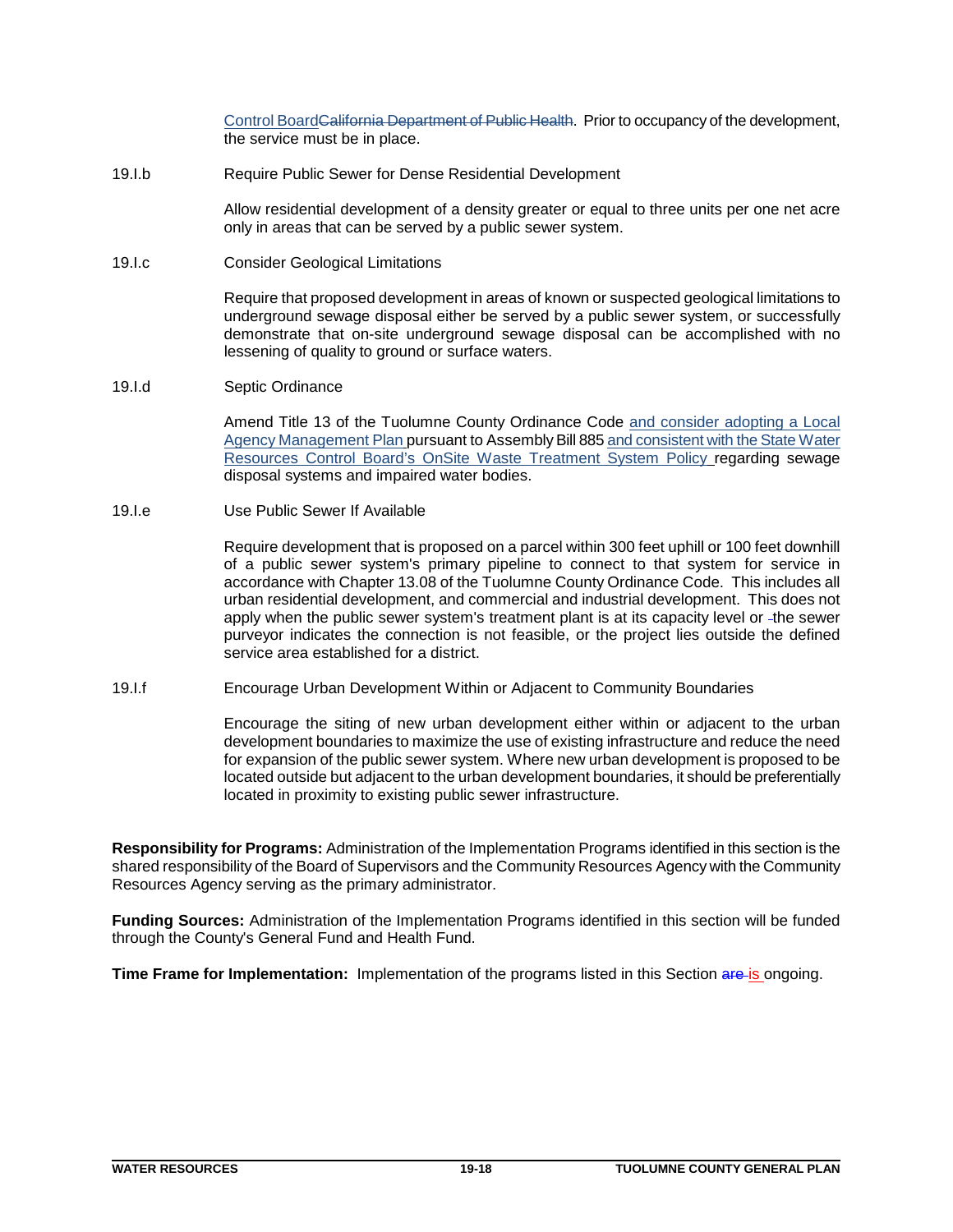## **EFFICIENT USE OF WATER CONSERVATION** (WPAC)

Water conservation is an easy, cost-effective way to reduce demand for water. Water-efficient technologies benefit the environment, economy, and community as a whole. Water can also be conserved through the reuse of agricultural, municipal and industrial wastewater and domestic greywater. Through a series of wastewater treatments and filtration techniques, recycled water can be safely used for agriculture and domestic non-potable purposes. The implementation programs in this section address water conservation in Tuolumne County through increased efficiency and reuse.

## **GOAL 19.J Maximize the efficient use and reuse of water supplies through water conservation, water recycling, and public education.**

## **Policies**

- 19.J.1 Support water districts in establishing conservation standards to reduce demand for water.
- 19.J.2 Increase water conservation efforts to maximize water use efficiency within Tuolumne County through conservation, recycling and education.

#### **Implementation Programs**

19.J.a Water Availability and Conservation

Support the efforts of water agencies and districts to prevent the depletion of groundwater resources and promote the conservation and reuse of water.

19.J.b Water Reuse Programs

Encourage water reuse programs to conserve raw or potable water supplies (such as the capture of rainwater) consistent with State Water Resources Control BoardDepartment of Public Health guidelines.

19.J.c Water System Rehabilitation

Encourage the rehabilitation of water delivery systems to reduce lost water and increase the efficient use and availability of water.

19.J.d Water Reuse Treatment

Encourage water reuse/recycling through the treatment and distribution of treated wastewater.

19.J.e Landscape Water Efficiency

Ensure the conservation of water through the implementation of the Tuolumne County Landscape OrdinanceRequirements contained  $in_{\tau}$  Chapter 15.28 of the Tuolumne County Ordinance Code.

19.J.f High Water Use Processing Activities

Prohibit any processing activities with high water use practices, such as mines, near areas where groundwater overdraft problems exist, unless the facility uses water recycling and conservation techniques that minimize eaffects of water use to the groundwater table. (WPAC)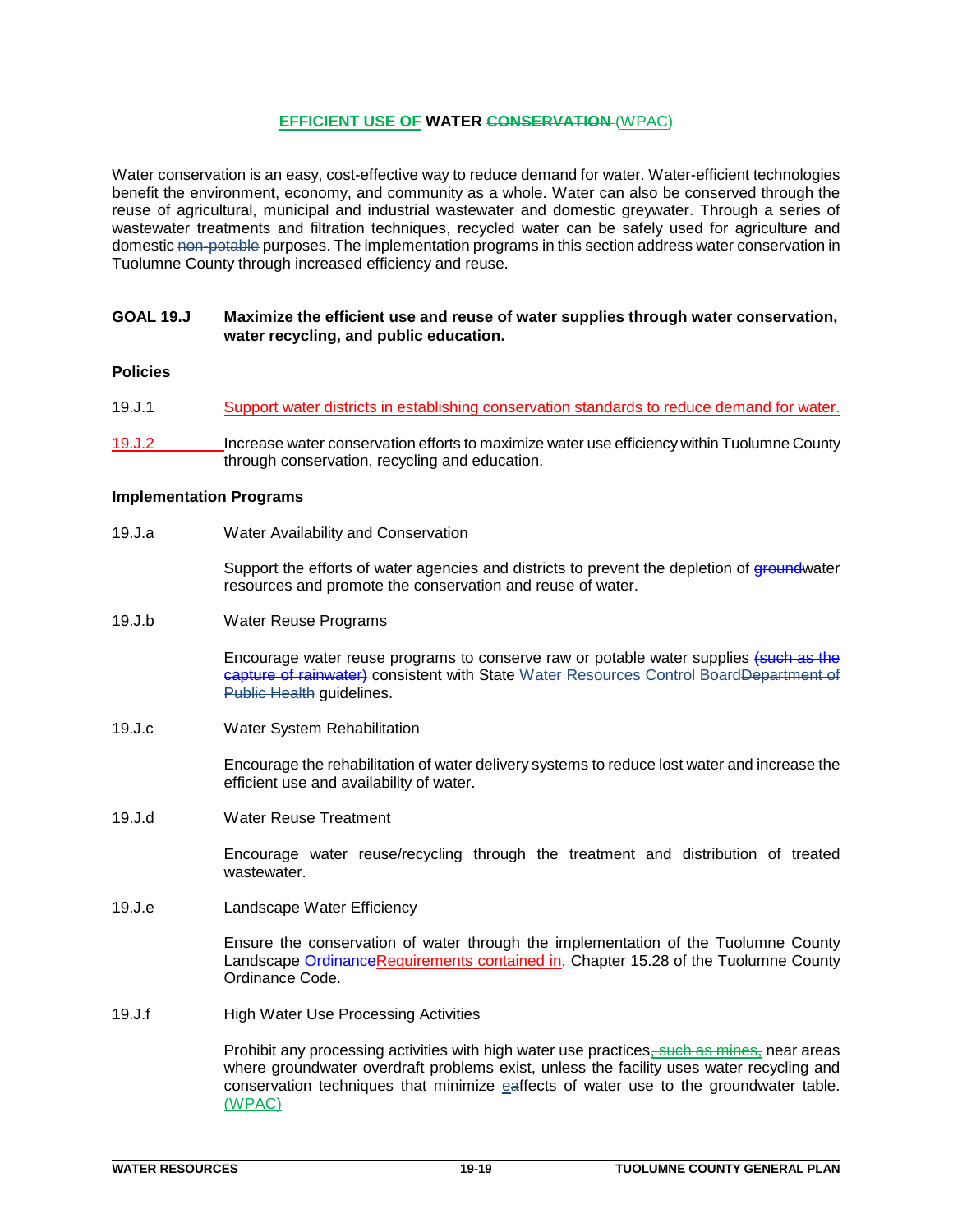## 19.J.g Encourage Water Efficiency

Develop an outreach program, working with the water service providers in the region, to encourage development to be constructed with, or upgraded to, water-efficient plumbing fixtures, landscaping, and irrigation systems, and use greywater and/or recycled water for irrigation.

## 19.J.h Domestic Greywater Use

Encourage the use of domestic greywater for landscape irrigation and other purposes and consider establishing incentives for consider requiring new development to install greywater systems in areas where such systems are allowed by the applicable water or sewer purveyor. Recognize that water or sewer purveyors may adopt regulations to prohibit or otherwise regulate greywater systems that could adversely affect the efficient operation of their systems. (WPAC)

## 19.J.i Composting Toilets

Explore the feasibility of reducing wastewater through the use of dry/composting toilets in new construction, consistent with Goal 19.I.

## 19.J.j Educational Programs

Support the development of educational programs by water districts and public agencies to increase public awareness of efficiently conserving, using, reusing, and managing water resources.

19.J.k Water Conservation Information

Provide information on water conservation measures to the general public and coordinate consult with conservation efforts of the water districts.

## 19.J.l Agricultural Water Reuse

Promote and facilitate using the use of reclaimed wastewater for efficient agricultural irrigation, in accordance with the guidelines published by the State Water Resources Control Board Department of Public Health.

19.J.m Agricultural Water Efficiency

Cooperate with the Agricultural Commissioner, Cooperative Extension Service, Farm Bureau and water districts to promote the protection of water resources in agricultural areas by encouraging programs that assist producers in using water efficiently in agricultural operations and by promoting technology for efficient water use in agriculture.

19.J.n Water Efficiency on County Property

Utilize water-efficient plumbing fixtures and irrigation systems on County property.

19.J.o Water Harvesting and Storage

Consider developing incentives, such as fee reductions, for the installation of requiring new development to incorporate rainwater harvesting and storage facilities standards on- or offsite to conserve water and minimize water loss in areas where such systems are allowed by the applicable water or sewer purveyor. Recognize that water or sewer purveyors may adopt regulations to prohibit or otherwise regulate greywater systems that could adversely affect the efficient operation of their systems. (WPAC)